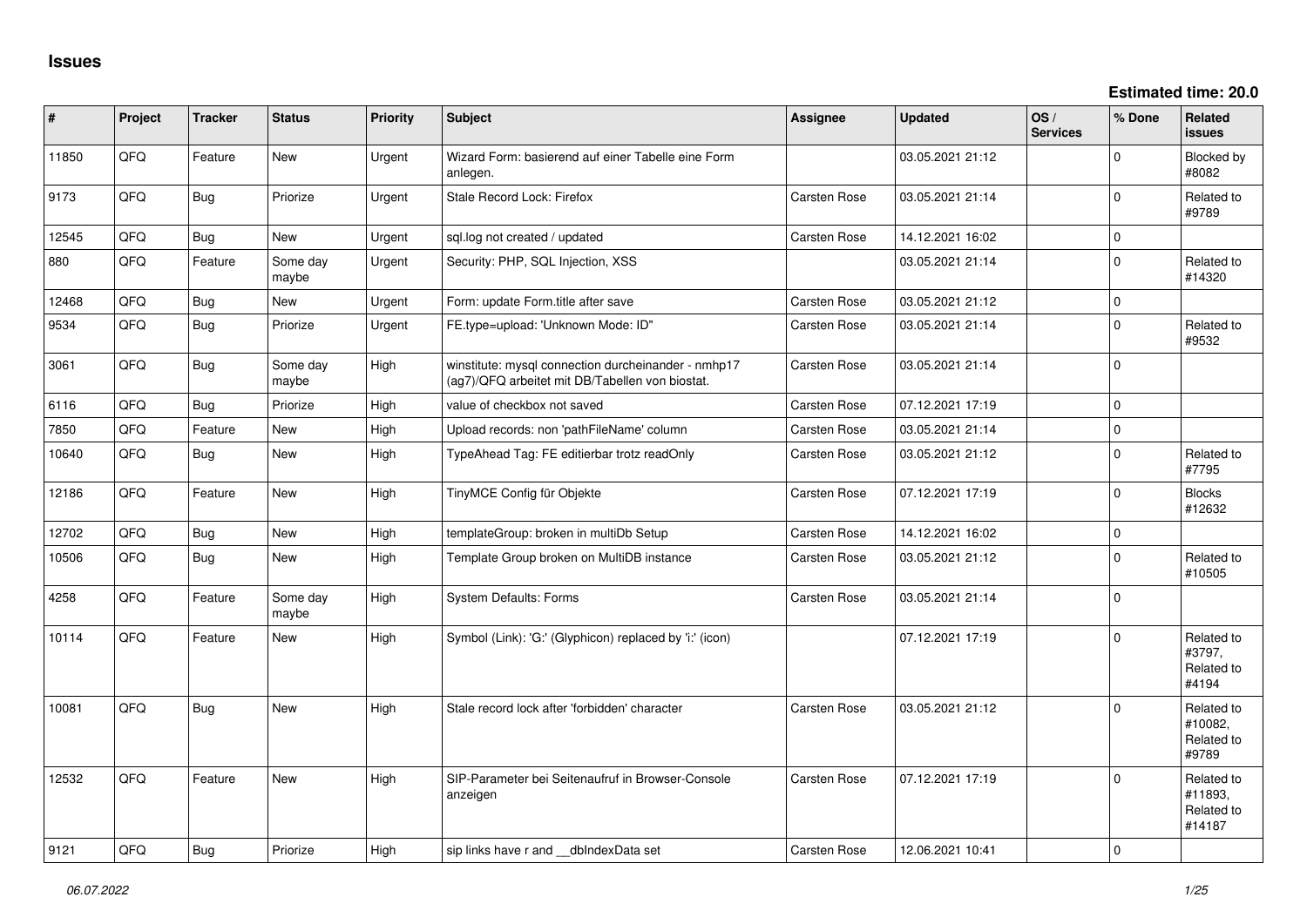| $\vert$ # | Project | <b>Tracker</b> | <b>Status</b>     | <b>Priority</b> | <b>Subject</b>                                                                               | <b>Assignee</b>     | <b>Updated</b>   | OS/<br><b>Services</b> | % Done      | Related<br><b>issues</b>                                               |
|-----------|---------|----------------|-------------------|-----------------|----------------------------------------------------------------------------------------------|---------------------|------------------|------------------------|-------------|------------------------------------------------------------------------|
| 3727      | QFQ     | Feature        | <b>New</b>        | High            | Security: Session Hijacking erschweren                                                       | Carsten Rose        | 03.05.2021 21:14 |                        | $\Omega$    |                                                                        |
| 12974     | QFQ     | <b>Bug</b>     | New               | High            | <b>Sanitize Queries in Action-Elements</b>                                                   | Carsten Rose        | 07.12.2021 17:19 |                        | $\mathbf 0$ |                                                                        |
| 9052      | QFQ     | Feature        | Feedback          | High            | Report: CodeMirror with SQL Syntax Highlight in FE                                           | Enis Nuredini       | 08.06.2022 10:25 |                        | $\Omega$    |                                                                        |
| 3967      | QFQ     | Feature        | Some day<br>maybe | High            | Report: Checkbox, Radio, Dropdown, Input welches ohne<br>Submit funktioniert - 'Inline-Form' | Carsten Rose        | 03.05.2021 21:14 |                        | $\mathbf 0$ |                                                                        |
| 9789      | QFQ     | Bug            | In Progress       | High            | Record Lock: release to early on 'leave page'                                                | Carsten Rose        | 10.01.2022 09:25 |                        | 100         | Related to<br>#10081,<br>Related to<br>#9173,<br>Related to<br>#8702   |
| 3109      | QFQ     | Bug            | Some day<br>maybe | High            | RealUrl: Links werden nicht korrekt gerendert                                                | Carsten Rose        | 03.05.2021 21:14 |                        | $\Omega$    |                                                                        |
| 10766     | QFQ     | <b>Bug</b>     | <b>New</b>        | High            | Radiobutton / parameter.buttonClass=btn-default: dynamic<br>update                           |                     | 03.05.2021 21:12 |                        | $\mathbf 0$ | Related to<br>#11237                                                   |
| 11237     | QFQ     | <b>Bug</b>     | New               | High            | Radiobutton / parameter.buttonClass= btn-default - kein dirty   Benjamin Baer<br>Trigger     |                     | 03.05.2021 21:12 |                        | $\mathbf 0$ | Related to<br>#10766                                                   |
| 13757     | QFQ     | Feature        | <b>New</b>        | High            | QR / Bar-Code Plugin                                                                         | Enis Nuredini       | 19.03.2022 17:43 |                        | $\mathbf 0$ |                                                                        |
| 14187     | QFQ     | Feature        | <b>New</b>        | High            | gfg.log: show current URL                                                                    | Carsten Rose        | 28.05.2022 11:02 |                        | $\Omega$    | Related to<br>#13933,<br>Related to<br>#12532,<br>Related to<br>#11893 |
| 12395     | QFQ     | <b>Bug</b>     | ToDo              | High            | QFQ Function: Result two times shown                                                         | Carsten Rose        | 18.02.2022 08:59 |                        | $\Omega$    |                                                                        |
| 12463     | QFQ     | Bug            | ToDo              | High            | QFQ Function: 'function' and 'sql' on same level - output of<br>sal is shown two times.      | Carsten Rose        | 15.12.2021 16:31 |                        | $\mathbf 0$ |                                                                        |
| 12508     | QFQ     | Bug            | In Progress       | High            | qfq Form: sendMail                                                                           | Karin Niffeler      | 19.03.2022 17:48 |                        | $\Omega$    |                                                                        |
| 8204      | QFQ     | Feature        | Priorize          | High            | Position 'required mark'                                                                     | Carsten Rose        | 16.06.2021 13:44 |                        | $\mathbf 0$ |                                                                        |
| 8668      | QFQ     | <b>Bug</b>     | <b>New</b>        | High            | Pill disabled: dyamic mode 'hidden' not respected - FE is still<br>required                  | <b>Carsten Rose</b> | 03.05.2021 21:14 |                        | $\Omega$    |                                                                        |
| 5715      | QFQ     | Feature        | <b>New</b>        | High            | PDF Caching                                                                                  | Carsten Rose        | 03.05.2021 21:14 |                        | $\mathbf 0$ | Related to<br>#5851,<br>Related to<br>#6357                            |
| 7650      | QFQ     | Bug            | <b>New</b>        | High            | Optional do not show 'required' sign on FormElement                                          | Carsten Rose        | 03.05.2021 21:14 |                        | $\mathbf 0$ |                                                                        |
| 7602      | QFQ     | Feature        | ToDo              | High            | Multi Select: with checkboxes                                                                | Benjamin Baer       | 22.03.2022 09:07 |                        | $\mathbf 0$ |                                                                        |
| 10508     | QFQ     | Bug            | <b>New</b>        | High            | Multi Form broken on Multi DB Instance                                                       | Carsten Rose        | 03.05.2021 21:12 |                        | $\Omega$    |                                                                        |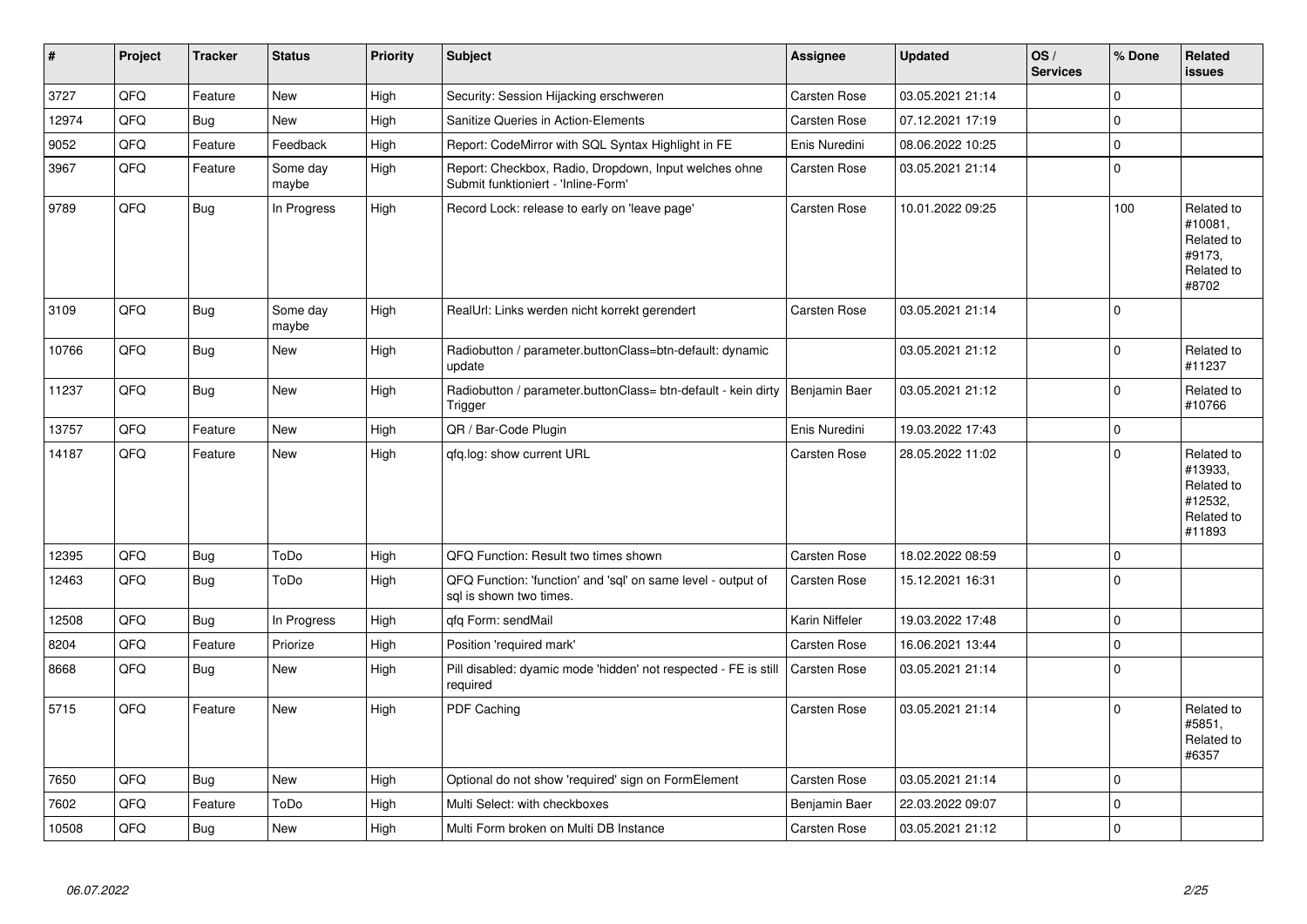| ∦     | Project | <b>Tracker</b> | <b>Status</b>     | <b>Priority</b> | <b>Subject</b>                                                                   | Assignee      | <b>Updated</b>   | OS/<br><b>Services</b> | % Done       | Related<br><b>issues</b>                        |
|-------|---------|----------------|-------------------|-----------------|----------------------------------------------------------------------------------|---------------|------------------|------------------------|--------------|-------------------------------------------------|
| 5459  | QFQ     | Bug            | <b>New</b>        | High            | Multi DB: spread system tables between 'QFQ' and<br>Data'-DB                     | Carsten Rose  | 03.05.2021 21:14 |                        | $\Omega$     | Related to<br>#4720                             |
| 9517  | QFQ     | Feature        | In Progress       | High            | Input multiple tags with typeahead                                               | Carsten Rose  | 03.05.2021 21:14 |                        | 40           | Related to<br>#10150                            |
| 12513 | QFQ     | <b>Bug</b>     | <b>New</b>        | High            | Implement server side check of maxlength                                         | Carsten Rose  | 07.12.2021 17:19 |                        | $\mathbf{0}$ |                                                 |
| 3570  | QFQ     | <b>Bug</b>     | Some day<br>maybe | High            | Formular mit prmitnew permitEdit=Always wird nicht<br>aufgerufen (ist leer)      | Carsten Rose  | 03.05.2021 21:14 |                        | $\Omega$     |                                                 |
| 8891  | QFQ     | Bug            | New               | High            | formSubmitLog: do not log passwords                                              | Enis Nuredini | 25.03.2022 09:06 |                        | $\mathbf 0$  |                                                 |
| 9548  | QFQ     | Feature        | Feedback          | High            | FormElement: Pattern mismatch - optional report only on<br>focus lost            | Benjamin Baer | 03.05.2021 21:14 |                        | $\mathbf 0$  |                                                 |
| 8083  | QFQ     | <b>Bug</b>     | <b>New</b>        | High            | FormEditor: primary table list does not respect<br>'indexDb={{indexData:Y}}'     | Carsten Rose  | 03.05.2021 21:14 |                        | $\Omega$     | Has<br>duplicate<br>#6678                       |
| 13716 | QFQ     | <b>Bug</b>     | <b>New</b>        | High            | Firefox ask to store username/password                                           | Enis Nuredini | 30.05.2022 09:31 |                        | $\Omega$     | Related to<br>#13827                            |
| 9347  | QFQ     | Bug            | <b>New</b>        | High            | FE.type=upload with dynamic show/hidden: required not<br>detected                | Carsten Rose  | 12.06.2021 10:40 |                        | $\Omega$     | Related to<br>#5305.<br>Related to<br>#12398    |
| 7899  | QFQ     | <b>Bug</b>     | <b>New</b>        | High            | Fe.type=password / retype / required: always complain about<br>missing value     | Carsten Rose  | 03.05.2021 21:14 |                        | $\Omega$     |                                                 |
| 9531  | QFQ     | <b>Bug</b>     | <b>New</b>        | High            | FE File: Dynamic Update / modeSql / required detected even<br>it not set         | Carsten Rose  | 11.06.2021 20:32 |                        | $\Omega$     | Related to<br>#12398                            |
| 12066 | QFQ     | <b>Bug</b>     | <b>New</b>        | High            | enterAsSubmit: Forward wird nicht ausgeführt                                     | Enis Nuredini | 29.05.2022 09:23 |                        | $\mathbf 0$  |                                                 |
| 12670 | QFQ     | <b>Bug</b>     | <b>New</b>        | High            | Dropdown-Menu classes können nicht mehr angegeben<br>werden                      | Carsten Rose  | 07.12.2021 17:19 |                        | $\Omega$     |                                                 |
| 5221  | QFQ     | <b>Bug</b>     | <b>New</b>        | High            | Download Dialog: Bleibt stehen in FF wenn Datei<br>automatisch gespeichert wird. | Carsten Rose  | 03.05.2021 21:14 |                        | $\Omega$     |                                                 |
| 3990  | QFQ     | Feature        | Some day<br>maybe | High            | custom class definition: add space automatically                                 | Carsten Rose  | 03.05.2021 21:14 |                        | $\mathbf 0$  |                                                 |
| 8082  | QFQ     | Feature        | Priorize          | High            | Contact form without saving record                                               | Carsten Rose  | 07.12.2021 15:20 |                        | $\Omega$     | Related to<br>#8587,<br><b>Blocks</b><br>#11850 |
| 4279  | QFQ     | <b>Bug</b>     | Some day<br>maybe | High            | config.linkVars lost                                                             | Carsten Rose  | 03.05.2021 21:14 |                        | $\Omega$     |                                                 |
| 11057 | QFQ     | <b>Bug</b>     | <b>New</b>        | High            | Checkboxes ohne span.checkmark im Report werden<br>ausgeblendet                  | Benjamin Baer | 03.05.2021 21:12 |                        | $\mathbf 0$  | Related to<br>#11039                            |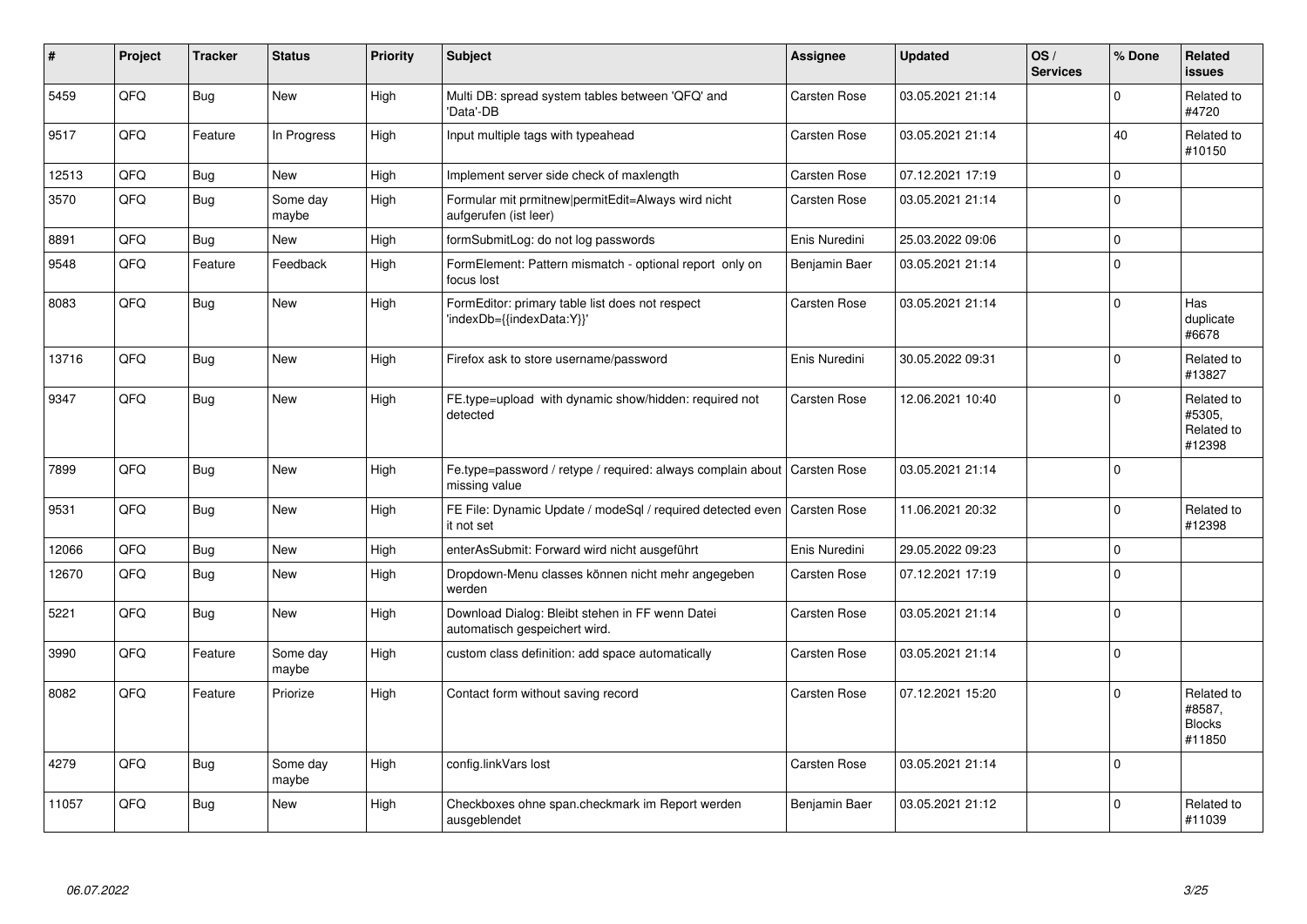| $\vert$ # | Project | <b>Tracker</b> | <b>Status</b>     | <b>Priority</b> | <b>Subject</b>                                                                                                                        | Assignee      | <b>Updated</b>   | OS/<br><b>Services</b> | % Done      | Related<br><b>issues</b>                                             |
|-----------|---------|----------------|-------------------|-----------------|---------------------------------------------------------------------------------------------------------------------------------------|---------------|------------------|------------------------|-------------|----------------------------------------------------------------------|
| 11893     | QFQ     | Feature        | <b>New</b>        | High            | Broken SIP: a) only report one time, b) only report in main<br>column                                                                 | Carsten Rose  | 12.05.2021 12:13 |                        | $\Omega$    | Related to<br>#12532,<br>Related to<br>#14187                        |
| 11630     | QFQ     | <b>Bug</b>     | Feedback          | High            | Bitte check ob CALL() in 20.11.0 noch so funktioniert wie in<br>20.4.1                                                                | Enis Nuredini | 28.05.2022 13:45 |                        | $\mathbf 0$ | Related to<br>#11325                                                 |
| 8431      | QFQ     | <b>Bug</b>     | New               | High            | autocron.php with wrong path                                                                                                          | Carsten Rose  | 03.05.2021 21:14 |                        | $\mathbf 0$ |                                                                      |
| 3848      | QFQ     | Feature        | Some day<br>maybe | High            | Antivirus check fuer Upload files in gfg?                                                                                             | Carsten Rose  | 03.05.2021 21:14 |                        | $\Omega$    | Related to<br>#4131                                                  |
| 8962      | QFQ     | Feature        | <b>New</b>        | High            | allow for form fields with identical names                                                                                            | Carsten Rose  | 03.05.2021 21:14 |                        | $\Omega$    |                                                                      |
| 12544     | QFQ     | Feature        | New               | High            | a) ' AS _link' new also as ' AS _format', b) sortierung via<br>'display: none;', c) '_format' benoeitgt nicht zwingend<br>u/U/p/m/z/d | Carsten Rose  | 14.12.2021 16:03 |                        | $\mathbf 0$ |                                                                      |
| 4138      | QFQ     | <b>Bug</b>     | Some day<br>maybe | Normal          | _style fehlt                                                                                                                          |               | 11.12.2019 16:03 |                        | $\Omega$    |                                                                      |
| 4349      | QFQ     | Feature        | Some day<br>maybe | Normal          | link download: downloaded external URL to<br>deliver/concatenate - check mimetipe and handle it correctly                             | Carsten Rose  | 11.12.2019 16:02 |                        | $\mathbf 0$ |                                                                      |
| 4606      | QFQ     | Feature        | Some day<br>maybe | Normal          | link: qualifier to render bootstrap button                                                                                            | Carsten Rose  | 01.02.2020 23:19 |                        | $\Omega$    |                                                                      |
| 4343      | QFQ     | Feature        | Some day<br>maybe | Normal          | Link: Classifier to add 'attributes'                                                                                                  | Carsten Rose  | 01.02.2020 23:20 |                        | $\Omega$    | Related to<br>#14077                                                 |
| 5342      | QFQ     | Feature        | Some day<br>maybe | Normal          | link - with HTML Attributes                                                                                                           |               | 01.02.2020 23:20 |                        | $\Omega$    | Related to<br>#14077                                                 |
| 4122      | QFQ     | <b>Bug</b>     | Some day<br>maybe | Normal          | file: Render Mode hat keinen Effekt                                                                                                   |               | 11.12.2019 16:03 |                        | $\Omega$    |                                                                      |
| 2643      | QFQ     | <b>Bug</b>     | Some day<br>maybe | Normal          | Zend / PHP Webinars anschauen                                                                                                         | Carsten Rose  | 01.02.2020 15:56 |                        | $\Omega$    |                                                                      |
| 3285      | QFQ     | Feature        | Some day<br>maybe | Normal          | Zeichenlimit pro Feld: textarea / editor                                                                                              | Carsten Rose  | 11.12.2019 16:02 |                        | $\Omega$    |                                                                      |
| 13659     | QFQ     | <b>Bug</b>     | <b>New</b>        | Normal          | wrong sanitize class applied to R-store                                                                                               | Carsten Rose  | 15.01.2022 14:23 |                        | $\mathbf 0$ |                                                                      |
| 13706     | QFQ     | Bug            | <b>New</b>        | Normal          | Wrong CheckType in FieldElement LastStatus of Form Cron                                                                               | Carsten Rose  | 21.01.2022 18:20 |                        | $\mathbf 0$ |                                                                      |
| 3677      | QFQ     | Feature        | Some day<br>maybe | Normal          | wkhtmitopdf: FE User access prohibited, if client IP changes<br>- \$TYPO3_CONF_VARS[FE][lockIP]                                       | Carsten Rose  | 11.12.2019 16:02 |                        | $\Omega$    |                                                                      |
| 10704     | QFQ     | Bug            | New               | Normal          | wkhtml problem rendering fullCalendar.js / fabric.js >><br>successor: puppeteer                                                       | Carsten Rose  | 12.11.2020 23:45 |                        | $\Omega$    | Related to<br>#5024,<br>Related to<br>#4650,<br>Related to<br>#10715 |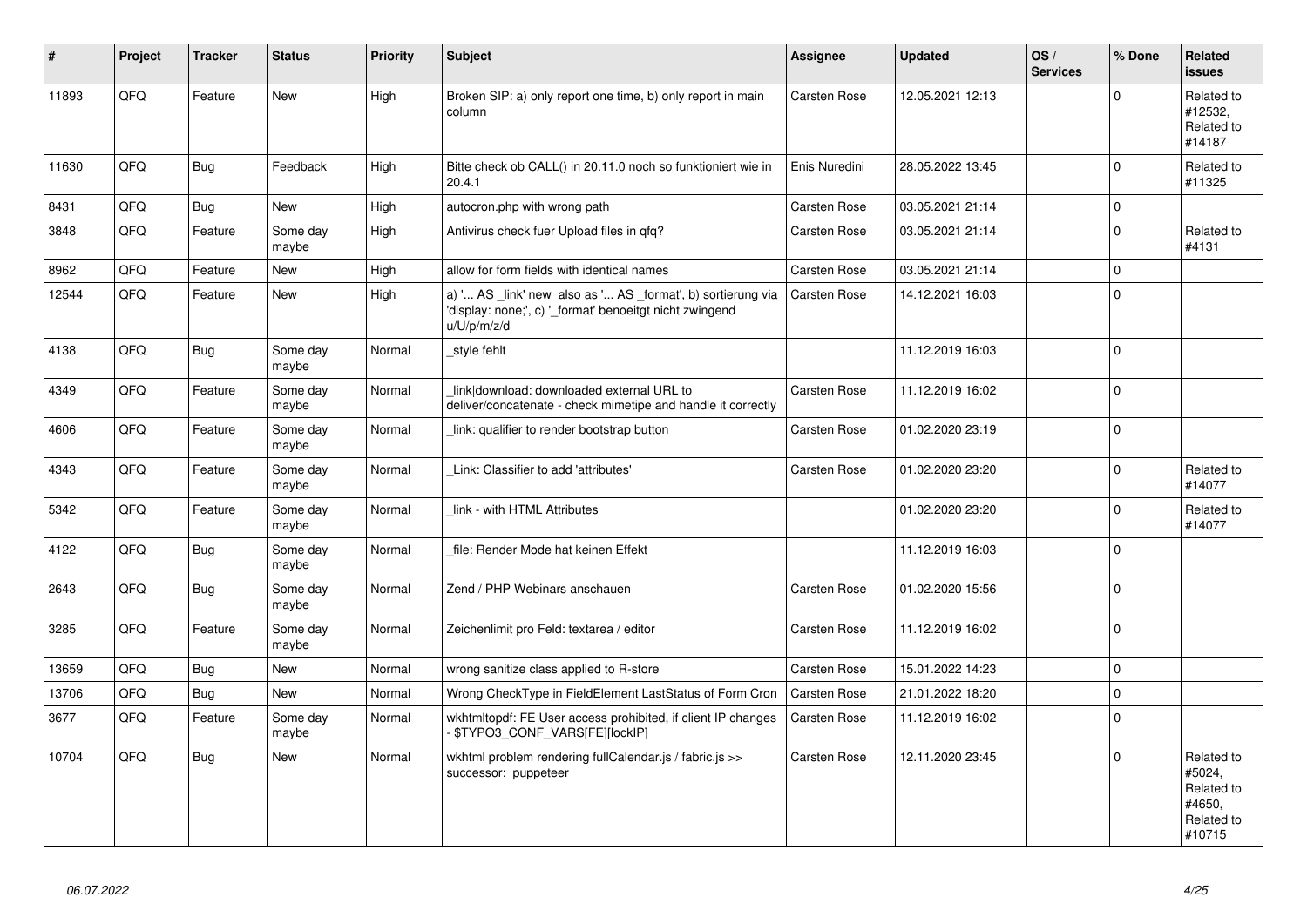| #     | Project | <b>Tracker</b> | <b>Status</b>     | <b>Priority</b> | <b>Subject</b>                                                                                                             | <b>Assignee</b>     | <b>Updated</b>   | OS/<br><b>Services</b> | % Done         | Related<br><b>issues</b>                                               |
|-------|---------|----------------|-------------------|-----------------|----------------------------------------------------------------------------------------------------------------------------|---------------------|------------------|------------------------|----------------|------------------------------------------------------------------------|
| 6855  | QFQ     | Feature        | New               | Normal          | With {{feUser:U}}!={{feUser:T}}: Save / Delete: only possible<br>with {{feUserSave:U}}='yes' and '{{feUserDelete:U}}='yes' | Carsten Rose        | 01.02.2020 23:21 |                        | $\Omega$       |                                                                        |
| 5665  | QFQ     | Feature        | Some day<br>maybe | Normal          | Versuch das '{{!' nicht mehr noetig ist.                                                                                   | Carsten Rose        | 01.02.2020 23:20 |                        | $\Omega$       | Related to<br>#7432,<br>Related to<br>#7434                            |
| 4652  | QFQ     | Feature        | Some day<br>maybe | Normal          | UZH CD: Weiterleitung auf benutzerdefinierte 403/404 Seite                                                                 | Carsten Rose        | 01.02.2020 23:20 |                        | $\mathbf 0$    |                                                                        |
| 13354 | QFQ     | Feature        | New               | Normal          | Using Websocket in QFQ                                                                                                     | Carsten Rose        | 05.07.2022 16:26 |                        | $\Omega$       | Related to<br>#11076                                                   |
| 5991  | QFQ     | <b>Bug</b>     | Some day<br>maybe | Normal          | URLs with ' ' or long parameter are problematic                                                                            | Carsten Rose        | 01.02.2020 23:19 |                        | $\Omega$       |                                                                        |
| 3332  | QFQ     | Feature        | Some day<br>maybe | Normal          | Uploads: Thumbnails, Details zum hochgeladenen File                                                                        | Carsten Rose        | 11.12.2019 16:02 |                        | $\Omega$       | Related to<br>#3264,<br>Related to<br>#5333                            |
| 7119  | QFQ     | Feature        | <b>New</b>        | Normal          | Upload: scaleDownWidth, scaleDownHeight                                                                                    | Carsten Rose        | 01.02.2020 23:21 |                        | $\mathbf 0$    |                                                                        |
| 7175  | QFQ     | Feature        | New               | Normal          | Upload: md5 hash as filename                                                                                               | Carsten Rose        | 01.02.2020 23:21 |                        | $\mathbf 0$    |                                                                        |
| 5706  | QFQ     | <b>Bug</b>     | Some day<br>maybe | Normal          | upload: fileDestination needs to be sanatized                                                                              | Carsten Rose        | 01.02.2020 23:19 |                        | $\Omega$       |                                                                        |
| 6704  | QFQ     | Feature        | Some day<br>maybe | Normal          | Upload Mode: Bilder in Notizen rechts sollen aktuellen<br>Upload repräsentieren.                                           |                     | 01.02.2020 23:19 |                        | $\Omega$       | Related to<br>#3264                                                    |
| 5305  | QFQ     | Bug            | New               | Normal          | Upload FormElement: nicht disabled by readonly Form                                                                        | <b>Carsten Rose</b> | 16.06.2021 13:43 |                        | $\Omega$       | Related to<br>#9347,<br>Related to<br>#9834                            |
| 10793 | QFQ     | Feature        | In Progress       | Normal          | <b>Update NPM Packages</b>                                                                                                 | Carsten Rose        | 07.09.2021 13:25 |                        | 30             |                                                                        |
| 9947  | QFQ     | Bug            | Priorize          | Normal          | Unwanted error message if missing 'typeAheadSqlPrefetch'                                                                   | Carsten Rose        | 01.02.2020 10:13 |                        | $\Omega$       |                                                                        |
| 4197  | QFQ     | Feature        | Some day<br>maybe | Normal          | Unit Test fuer JSON Stream von QuickFormQuery.php ><br>doForm()                                                            | Carsten Rose        | 11.12.2019 16:03 |                        | $\Omega$       |                                                                        |
| 13943 | QFQ     | Bug            | Priorize          | Normal          | unable to find formgroup                                                                                                   | Enis Nuredini       | 28.05.2022 11:03 |                        | $\mathbf 0$    |                                                                        |
| 10661 | QFQ     | Bug            | In Progress       | Normal          | Typo3 Warnungen                                                                                                            | Carsten Rose        | 07.09.2021 13:23 |                        | $\mathbf 0$    | Related to<br>#12440                                                   |
| 11320 | QFQ     | Feature        | Priorize          | Normal          | Typo3 Version 10 support                                                                                                   | Carsten Rose        | 05.05.2021 22:09 |                        | $\overline{0}$ |                                                                        |
| 12440 | QFQ     | Feature        | In Progress       | Normal          | Typo3 V10 upgrade (durchfuehren und testen)                                                                                | Carsten Rose        | 21.03.2022 09:53 |                        | 50             | Related to<br>#12357,<br>Related to<br>#12067,<br>Related to<br>#10661 |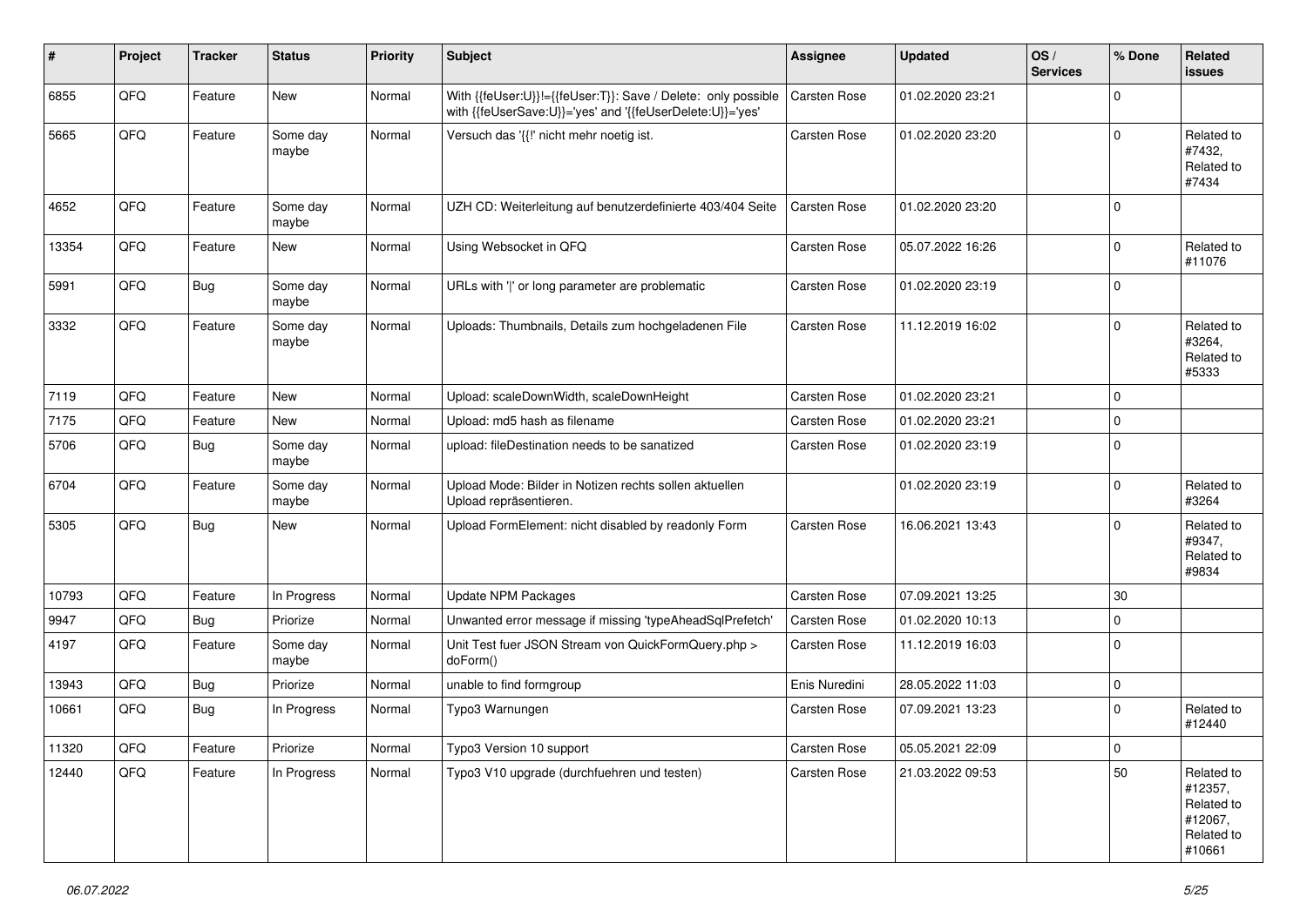| #     | Project | <b>Tracker</b> | <b>Status</b>     | <b>Priority</b> | Subject                                                                                                                                                  | <b>Assignee</b>     | <b>Updated</b>   | OS/<br><b>Services</b> | % Done      | Related<br><b>issues</b>                    |
|-------|---------|----------------|-------------------|-----------------|----------------------------------------------------------------------------------------------------------------------------------------------------------|---------------------|------------------|------------------------|-------------|---------------------------------------------|
| 7219  | QFQ     | Bug            | <b>New</b>        | Normal          | typeSheadSql / typeAheadSqlPrefetch: change to curly<br>braces                                                                                           | <b>Carsten Rose</b> | 01.02.2020 23:21 |                        | $\Omega$    |                                             |
| 10588 | QFQ     | <b>Bug</b>     | <b>New</b>        | Normal          | typeahed Tag: Doku anpassen                                                                                                                              | Carsten Rose        | 12.11.2020 23:45 |                        | $\mathbf 0$ |                                             |
| 9077  | QFQ     | <b>Bug</b>     | New               | Normal          | typeAheadSql: report broken SQL                                                                                                                          | Carsten Rose        | 29.06.2022 22:35 |                        | $\Omega$    | Related to<br>#4018                         |
| 9221  | QFQ     | Feature        | <b>New</b>        | Normal          | typeAhead: Zeichenlimite ausschalten                                                                                                                     | Carsten Rose        | 29.06.2022 22:36 |                        | $\mathbf 0$ |                                             |
| 10116 | QFQ     | Feature        | Some day<br>maybe | Normal          | TypeAhead: Tag - show inside 'input' element                                                                                                             | Carsten Rose        | 16.09.2021 15:09 |                        | $\Omega$    |                                             |
| 10115 | QFQ     | Feature        | New               | Normal          | TypeAhead: static list                                                                                                                                   | Carsten Rose        | 26.02.2020 16:42 |                        | 100         |                                             |
| 4457  | QFQ     | Bug            | Priorize          | Normal          | typeahead: pressing return to select an item, saves the form<br>and closes the form.                                                                     | Benjamin Baer       | 03.01.2022 08:01 |                        | 0           | Related to<br>#4398                         |
| 4398  | QFQ     | Bug            | Some day<br>maybe | Normal          | Typeahead: mouse click in a prefilled input opens a single<br>item dropdown with the current value - click on it seems to<br>set the value, not the key. | Benjamin Baer       | 01.02.2020 23:20 |                        | $\Omega$    | Related to<br>#4457                         |
| 4018  | QFQ     | Feature        | New               | Normal          | typeahead: long query parameter / answer triggers 'Attack<br>detected' and purges current SIP storage.                                                   | <b>Carsten Rose</b> | 29.06.2022 22:46 |                        | $\Omega$    | Related to<br>#9077                         |
| 5805  | QFQ     | Feature        | Some day<br>maybe | Normal          | TypeAHead SQL value instead of key stored                                                                                                                |                     | 01.02.2020 23:19 |                        | $\Omega$    | Related to<br>#5444                         |
| 3895  | QFQ     | Bug            | Some day<br>maybe | Normal          | typeahead pedantic: on lehrkredit Idap webpass - if only one<br>person is in dropdown, such person can't be selected                                     | Carsten Rose        | 11.12.2019 16:03 |                        | $\Omega$    |                                             |
| 5894  | QFQ     | Feature        | Feedback          | Normal          | Typeahead in Report: show/hide rows dynamically                                                                                                          | Carsten Rose        | 18.02.2022 08:50 |                        | $\Omega$    | Related to<br>#5893,<br>Related to<br>#5885 |
| 5895  | QFQ     | Feature        | Some day<br>maybe | Normal          | Tutorial: List of all QFQ Features                                                                                                                       |                     | 01.02.2020 23:19 |                        | $\Omega$    |                                             |
| 12400 | QFQ     | Feature        | New               | Normal          | Tutorial ist in QFQ Doku, Wird in der Suche gefunden, es<br>gibt aber kein Menupunkt - Inhalt ueberpruefen                                               | Carsten Rose        | 03.05.2021 20:45 |                        | $\Omega$    |                                             |
| 12187 | QFQ     | Bug            | New               | Normal          | Trigger FormAsFile() via Report: probably problem with multi<br>DB setup                                                                                 | <b>Carsten Rose</b> | 20.03.2021 21:20 |                        | $\mathbf 0$ |                                             |
| 8044  | QFQ     | Feature        | Priorize          | Normal          | Transaction: a) Form, b) Report                                                                                                                          | <b>Carsten Rose</b> | 05.05.2021 22:14 |                        | $\mathbf 0$ | Related to<br>#8043                         |
| 9968  | QFQ     | Feature        | Priorize          | Normal          | Tooltip in Links for Developer                                                                                                                           | <b>Carsten Rose</b> | 01.02.2020 23:17 |                        | $\Omega$    |                                             |
| 12664 | QFQ     | Feature        | New               | Normal          | TinyMCE: report/remove malicous HTML/JS Code                                                                                                             | Carsten Rose        | 19.03.2022 17:47 |                        | $\mathbf 0$ | Related to<br>#14320                        |
| 12632 | QFQ     | Feature        | New               | Normal          | TinyMCE: Prepare CSS classes for images                                                                                                                  | Carsten Rose        | 04.06.2021 14:35 |                        | 100         | Blocked by<br>#12186                        |
| 7239  | QFQ     | Feature        | New               | Normal          | TinyMCE: html tag whitelist                                                                                                                              | Carsten Rose        | 01.02.2020 23:21 |                        | 0           | Related to<br>#14320                        |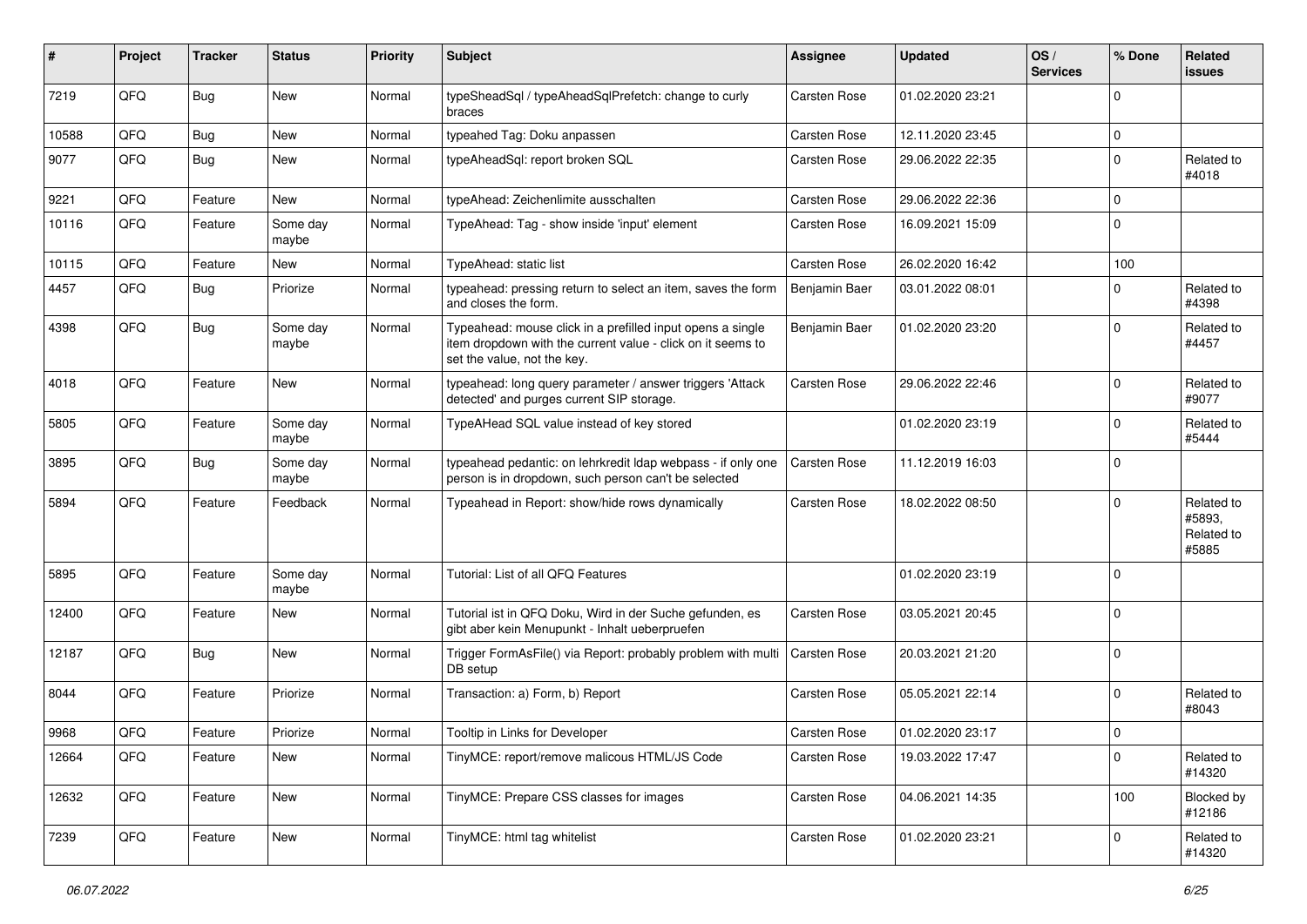| $\vert$ # | Project | <b>Tracker</b> | <b>Status</b>     | <b>Priority</b> | <b>Subject</b>                                                                                            | Assignee      | <b>Updated</b>   | OS/<br><b>Services</b> | % Done      | Related<br><b>issues</b>                    |
|-----------|---------|----------------|-------------------|-----------------|-----------------------------------------------------------------------------------------------------------|---------------|------------------|------------------------|-------------|---------------------------------------------|
| 14463     | QFQ     | Support        | <b>New</b>        | Normal          | TinyMCE: FormElement.size = <width>,<height></height></width>                                             | Enis Nuredini | 03.07.2022 17:52 |                        | $\Omega$    | Related to<br>#14455                        |
| 14455     | QFQ     | Support        | New               | Normal          | TinyMCE: Activate save button after upload picture over<br>drag&drop                                      | Enis Nuredini | 03.07.2022 17:53 |                        | $\Omega$    | Related to<br>#14463                        |
| 12439     | QFQ     | Feature        | In Progress       | Normal          | TinyMCE Paste from Word & Character Count/Limit                                                           | Carsten Rose  | 05.05.2021 22:15 |                        | $\pmb{0}$   |                                             |
| 10782     | QFQ     | Feature        | Feedback          | Normal          | Tiny MCE: Image Upload                                                                                    | Enis Nuredini | 16.05.2022 23:16 |                        | $\mathbf 0$ | Related to<br>#12452                        |
| 9704      | QFQ     | Feature        | Some day<br>maybe | Normal          | Thumbnails Generieren beim Splitten von PDF Files                                                         | Carsten Rose  | 11.12.2019 16:01 |                        | $\mathbf 0$ |                                             |
| 5452      | QFQ     | Feature        | Some day<br>maybe | Normal          | Thumbnails from PDF: bad quality                                                                          |               | 01.02.2020 23:20 |                        | $\Omega$    |                                             |
| 7402      | QFQ     | Bug            | Some day<br>maybe | Normal          | thumbnail cache: outdated picture when permission denied<br>and permission resolved.                      |               | 01.02.2020 23:20 |                        | $\Omega$    |                                             |
| 4757      | QFQ     | Feature        | Some day<br>maybe | Normal          | Test subrecord: download links ok? Links ok?                                                              | Carsten Rose  | 01.02.2020 23:20 |                        | $\mathbf 0$ |                                             |
| 8056      | QFQ     | Feature        | Some day<br>maybe | Normal          | Termin Organisation (Reservation)                                                                         |               | 01.02.2020 23:19 |                        | $\mathbf 0$ | Related to<br>#8658                         |
| 4816      | QFQ     | Feature        | Some day<br>maybe | Normal          | Templates for QFQ Reports (Tables, Radios, )                                                              |               | 01.02.2020 23:20 |                        | $\Omega$    |                                             |
| 10345     | QFQ     | Feature        | <b>New</b>        | Normal          | Templates - Patterns QFQ Style                                                                            |               | 03.05.2021 21:01 |                        | $\Omega$    | Related to<br>#10713                        |
| 4549      | QFQ     | Bug            | Some day<br>maybe | Normal          | TemplateGroups: FE.type SELECT loose selected value<br>after save                                         | Carsten Rose  | 01.02.2020 23:20 |                        | $\Omega$    | Related to<br>#4548,<br>Related to<br>#4771 |
| 3588      | QFQ     | Bug            | Some day<br>maybe | Normal          | templateGroup: versteckte Elemente werden weiterhin<br>gespeichert.                                       | Carsten Rose  | 11.12.2019 16:02 |                        | $\Omega$    |                                             |
| 3385      | QFQ     | Feature        | Some day<br>maybe | Normal          | templateGroup: insert/update/delete non primary records                                                   | Carsten Rose  | 11.12.2019 16:02 |                        | $\Omega$    |                                             |
| 7521      | QFQ     | Feature        | New               | Normal          | TemplateGroup: fe.type=upload                                                                             | Carsten Rose  | 01.02.2020 23:21 |                        | $\Omega$    | Related to<br>#9706                         |
| 3882      | QFQ     | Bug            | Some day<br>maybe | Normal          | templateGroup: disable 'add' if limit is reached - funktioniert<br>nicht wenn bereits records existierten | Carsten Rose  | 11.12.2019 16:03 |                        | $\Omega$    |                                             |
| 12045     | QFQ     | Bug            | New               | Normal          | templateGroup afterSave FE: Aufruf ohne<br>sqlHonorFormElements funktioniert nicht                        | Carsten Rose  | 18.02.2021 16:33 |                        | $\Omega$    |                                             |
| 12716     | QFQ     | Bug            | <b>New</b>        | Normal          | template group: Pattern only applied to first instance                                                    | Carsten Rose  | 19.03.2022 17:47 |                        | $\mathbf 0$ |                                             |
| 4445      | QFQ     | Feature        | Some day<br>maybe | Normal          | template group: Option to simulate fieldset                                                               |               | 28.06.2021 14:11 |                        | $\Omega$    |                                             |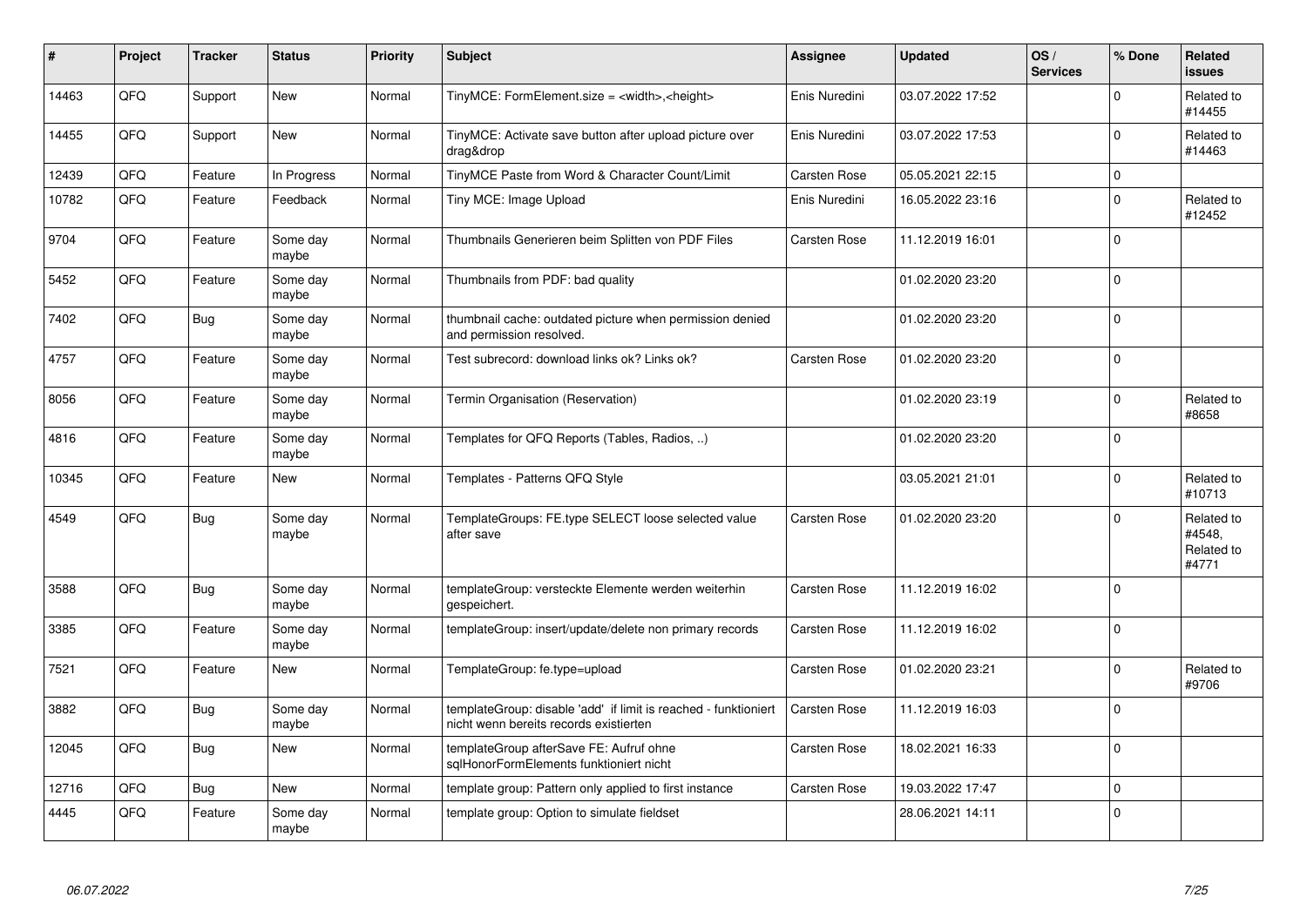| ∦     | Project | <b>Tracker</b> | <b>Status</b>     | <b>Priority</b> | <b>Subject</b>                                                                                       | <b>Assignee</b>                                        | <b>Updated</b>   | OS/<br><b>Services</b> | % Done      | Related<br><b>issues</b>                      |                      |
|-------|---------|----------------|-------------------|-----------------|------------------------------------------------------------------------------------------------------|--------------------------------------------------------|------------------|------------------------|-------------|-----------------------------------------------|----------------------|
| 6970  | QFQ     | Feature        | Some day<br>maybe | Normal          | tablesorter: default fuer 'sortReset' aendern von 'Ctrl' zu 'Alt'                                    | Benjamin Baer                                          | 01.02.2020 23:21 |                        | $\Omega$    |                                               |                      |
| 12679 | QFQ     | Feature        | New               | Normal          | tablesorter: custom column width                                                                     | <b>Carsten Rose</b>                                    | 16.06.2021 11:10 |                        | $\mathbf 0$ |                                               |                      |
| 11892 | QFQ     | Feature        | New               | Normal          | tablesorter: columns with links are hard to order - new<br>qualifier 'Y: <ord>'</ord>                | Enis Nuredini                                          | 23.03.2022 09:22 |                        | $\Omega$    |                                               |                      |
| 9130  | QFQ     | Feature        | Some day<br>maybe | Normal          | tablesorter: Automatic Row numbering / Zeilenummer                                                   | Benjamin Baer                                          | 01.02.2020 23:22 |                        | $\mathbf 0$ |                                               |                      |
| 10745 | QFQ     | Feature        | Some day<br>maybe | Normal          | <b>Tablesorter Excel Export</b>                                                                      | Carsten Rose                                           | 16.09.2021 15:09 |                        | $\Omega$    |                                               |                      |
| 14304 | QFQ     | Bug            | New               | Normal          | table sorter view safer does not work                                                                | Carsten Rose                                           | 10.06.2022 11:49 |                        | $\mathbf 0$ |                                               |                      |
| 12584 | QFQ     | Feature        | Feedback          | Normal          | T3 v10 migration script: replace alias-patterns (v11)                                                | Carsten Rose                                           | 28.05.2022 11:12 |                        | 100         |                                               |                      |
| 3402  | QFQ     | Feature        | Some day<br>maybe | Normal          | Syntax Highlighting via CodeMirror                                                                   | Carsten Rose                                           | 11.12.2019 16:02 |                        | 100         | Related to<br>#3207                           |                      |
| 12520 | QFQ     | Bug            | New               | Normal          | Switch FE User: still active even FE User session expired                                            | <b>Carsten Rose</b>                                    | 19.03.2022 17:48 |                        | $\mathbf 0$ |                                               |                      |
| 12477 | QFQ     | Feature        | <b>New</b>        | Normal          | Support for refactoring: Form, FormElement, diverse<br>Tabellen/Spalten, tt-content Records          | Carsten Rose                                           | 03.05.2021 20:45 |                        | $\mathbf 0$ |                                               |                      |
| 7574  | QFQ     | Bug            | <b>New</b>        | Normal          | Substitute error: form element not reported / dont parse<br>Form.note                                | Carsten Rose                                           | 01.02.2020 23:21 |                        | 0           |                                               |                      |
| 7281  | QFQ     | Bug            | Some day<br>maybe | Normal          | Subrecords: on large screen separator line too short                                                 |                                                        | 01.02.2020 23:19 |                        | $\Omega$    |                                               |                      |
| 12135 | QFQ     | Feature        | New               | Normal          | Subrecord: Notiz                                                                                     |                                                        | 24.04.2021 16:58 |                        | $\mathbf 0$ |                                               |                      |
| 11955 | QFQ     | Feature        | New               | Normal          | subrecord: new title option to set <th> attributes - e.g. to<br/>customize tablesorter options.</th> | attributes - e.g. to<br>customize tablesorter options. | Carsten Rose     | 03.05.2021 20:47       |             | $\mathbf 0$                                   | Related to<br>#11775 |
| 8187  | QFQ     | Feature        | <b>New</b>        | Normal          | Subrecord: enable/hide new button - make new/edit/delete<br>customizeable.                           | Carsten Rose                                           | 06.03.2021 18:44 |                        | $\Omega$    | Related to<br>#11326                          |                      |
| 3432  | QFQ     | Feature        | <b>New</b>        | Normal          | subrecord: dynamicUpdate                                                                             | Carsten Rose                                           | 11.06.2020 21:10 |                        | $\Omega$    | Related to<br>#5691                           |                      |
| 11775 | QFQ     | Feature        | <b>New</b>        | Normal          | Subrecord Tooltip pro Feld                                                                           | Carsten Rose                                           | 18.12.2020 15:22 |                        | $\Omega$    | Related to<br>#11955                          |                      |
| 12413 | QFQ     | Feature        | <b>New</b>        | Normal          | STORE_TYPO3: enhance for {{be_users.email:T}},<br>{{fe users.email:T}}                               | Carsten Rose                                           | 03.05.2021 20:45 |                        | $\Omega$    | Related to<br>#12412,<br>Related to<br>#10012 |                      |
| 9129  | QFQ     | Feature        | New               | Normal          | sqlValidate: Message as notification, not as error                                                   | Carsten Rose                                           | 01.02.2020 23:22 |                        | $\mathbf 0$ | Related to<br>#9128                           |                      |
| 4026  | QFO     | Feature        | Some day<br>maybe | Normal          | sqlLog.sql: log number of FE.id                                                                      | Carsten Rose                                           | 11.12.2019 16:03 |                        | $\mathbf 0$ | Related to<br>#5458                           |                      |
| 3941  | QFO     | Feature        | Some day<br>maybe | Normal          | sqlAfter: es sollten mehrere moeglich sein                                                           | Carsten Rose                                           | 11.12.2019 16:03 |                        | 0           | Related to<br>#3942                           |                      |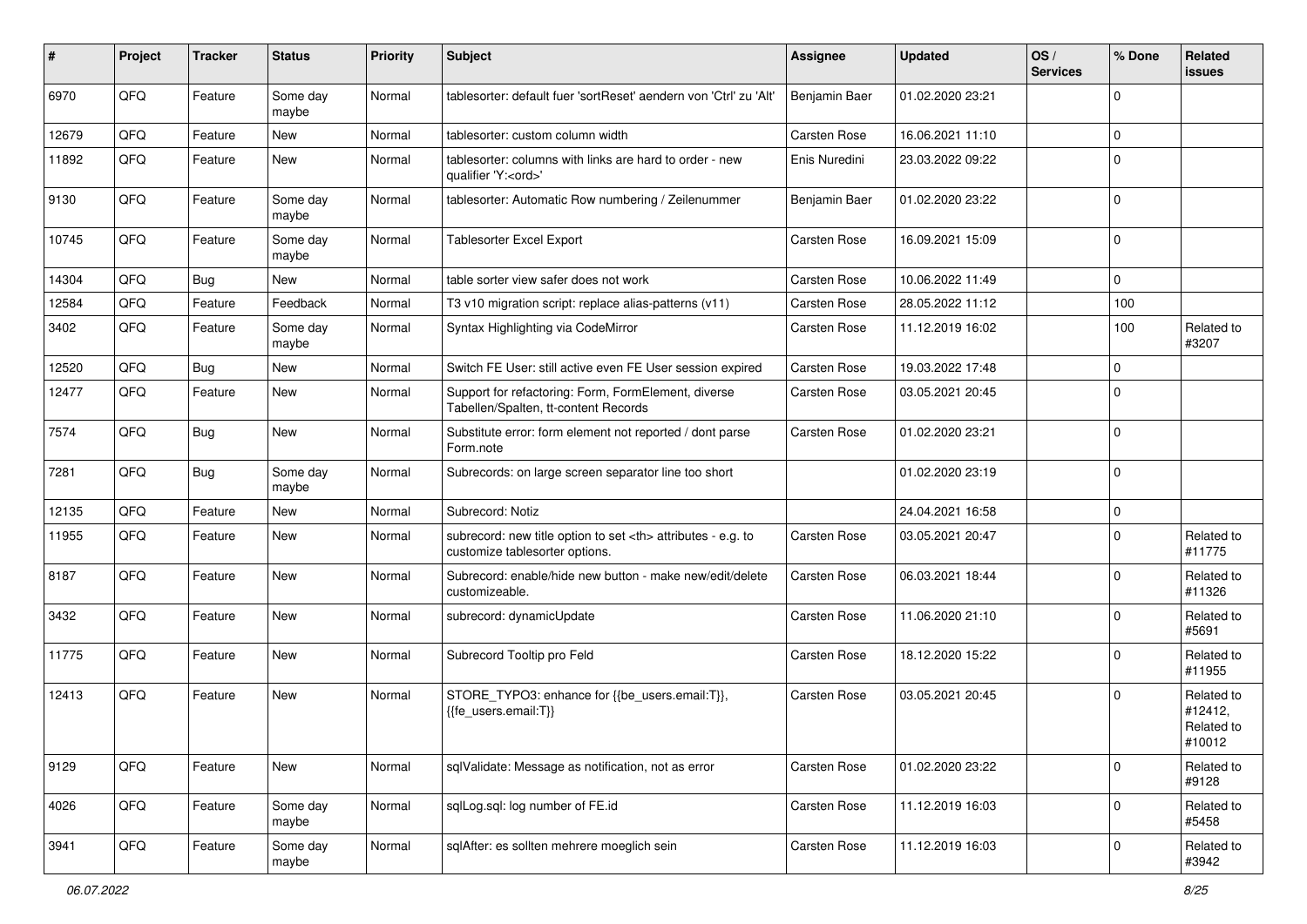| #     | Project | <b>Tracker</b> | <b>Status</b>     | <b>Priority</b> | <b>Subject</b>                                                                                    | Assignee            | <b>Updated</b>   | OS/<br><b>Services</b> | % Done      | Related<br><b>issues</b> |
|-------|---------|----------------|-------------------|-----------------|---------------------------------------------------------------------------------------------------|---------------------|------------------|------------------------|-------------|--------------------------|
| 12504 | QFQ     | Feature        | Priorize          | Normal          | sql.log: report fe.id                                                                             | <b>Carsten Rose</b> | 05.05.2021 22:09 |                        | $\Omega$    |                          |
| 4050  | QFQ     | Feature        | New               | Normal          | sql.log: 1) FormElement ID which causes a specific action,<br>2) Result in the same row.          | Carsten Rose        | 15.04.2020 11:35 |                        | 0           | Related to<br>#5458      |
| 8806  | QFQ     | Feature        | <b>New</b>        | Normal          | SQL Function nl2br                                                                                | Carsten Rose        | 01.02.2020 23:22 |                        | 0           |                          |
| 9928  | QFQ     | Feature        | Priorize          | Normal          | SpecialColumnName: a) Deprecated: ' AS "_+tag " ', b)<br>New: ' AS "_ <tag1><tag2>"</tag2></tag1> | Carsten Rose        | 01.02.2020 23:17 |                        | 0           | Related to<br>#9929      |
| 7683  | QFQ     | Feature        | <b>New</b>        | Normal          | Special column names in '{{ SELECT  AS _link }}' should<br>be detected                            | Carsten Rose        | 01.02.2020 23:21 |                        | $\Omega$    |                          |
| 4442  | QFQ     | Feature        | Some day<br>maybe | Normal          | Special Column Name: _link - new symbol G (Glyph) to<br>choose any available symbol               |                     | 11.12.2019 16:02 |                        | 0           |                          |
| 12512 | QFQ     | Bug            | <b>New</b>        | Normal          | Some MySQL Installation can't use 'stored procedures'                                             | Carsten Rose        | 19.03.2022 17:48 |                        | $\Omega$    |                          |
| 9707  | QFQ     | Feature        | <b>New</b>        | Normal          | SIP security: encode pageld and check pageld on decode                                            | Carsten Rose        | 01.02.2020 23:22 |                        | 0           |                          |
| 7107  | QFQ     | Feature        | Some day<br>maybe | Normal          | Showcase Registration Tool: Anmeldung / Administration :<br>Liste Anmeldungen / Emaileinaldung    | Carsten Rose        | 11.12.2019 16:01 |                        | 0           |                          |
| 8963  | QFQ     | Feature        | Priorize          | Normal          | Setting values in a store: flexible way                                                           | Carsten Rose        | 05.05.2021 22:10 |                        | $\Omega$    | Related to<br>#8975      |
| 4551  | QFQ     | Feature        | Some day<br>maybe | Normal          | Set 'pills' via dynamicUpdate to show/hide/disabled                                               |                     | 01.02.2020 23:20 |                        | 0           | Related to<br>#3752      |
| 4956  | QFQ     | Feature        | Some day<br>maybe | Normal          | Sendmail: Benutzerdefinierte Headers                                                              | Carsten Rose        | 11.12.2019 16:02 |                        | $\Omega$    |                          |
| 7014  | QFQ     | Bug            | <b>New</b>        | Normal          | Sending invalid emails succeeds when<br>debug.redirectAllMailTo is set                            | Carsten Rose        | 01.02.2020 23:21 |                        | $\Omega$    |                          |
| 11080 | QFQ     | Feature        | <b>New</b>        | Normal          | Send MQTT messages                                                                                | Carsten Rose        | 29.08.2020 19:49 |                        | $\mathbf 0$ |                          |
| 13899 | QFQ     | <b>Bug</b>     | ToDo              | Normal          | Selenium: zum laufen bringen                                                                      | Enis Nuredini       | 25.03.2022 10:24 |                        | 0           |                          |
| 13900 | QFQ     | Feature        | Priorize          | Normal          | Selenium: Check das Cookie/PDF funktioniert                                                       | Enis Nuredini       | 25.03.2022 12:45 |                        | $\mathbf 0$ |                          |
| 14227 | QFQ     | Feature        | New               | Normal          | Selenium Konkurrenz: cypress.io                                                                   | Enis Nuredini       | 28.05.2022 11:02 |                        | $\Omega$    |                          |
| 7616  | QFQ     | <b>Bug</b>     | Priorize          | Normal          | Selectlist with Enum & Dynamic Update                                                             | Carsten Rose        | 01.02.2020 10:13 |                        | 0           |                          |
| 7519  | QFQ     | Feature        | New               | Normal          | Select: Multi                                                                                     | Carsten Rose        | 01.02.2020 23:22 |                        | 0           |                          |
| 7730  | QFQ     | Feature        | Priorize          | Normal          | SELECT Box: title in between                                                                      | Benjamin Baer       | 01.02.2020 23:22 |                        | 0           |                          |
| 11076 | QFQ     | Feature        | In Progress       | Normal          | SELECT  AS _websocket                                                                             | Carsten Rose        | 30.08.2020 17:49 |                        | $\Omega$    | Related to<br>#13354     |
| 5428  | QFQ     | Feature        | Some day<br>maybe | Normal          | secure thumbnail: late render on access.                                                          | Carsten Rose        | 01.02.2020 23:20 |                        | 0           |                          |
| 5366  | QFQ     | Feature        | Priorize          | Normal          | Saving with keyboard shortcuts                                                                    | Benjamin Baer       | 21.03.2022 09:47 |                        | 0           |                          |
| 9394  | QFQ     | Feature        | Priorize          | Normal          | REST: allow for non numerical ids in get requests                                                 | Carsten Rose        | 05.05.2021 22:10 |                        | 0           |                          |
| 7921  | QFQ     | Feature        | Some day<br>maybe | Normal          | Rest API Export: URL kuerzer machen                                                               |                     | 01.02.2020 23:19 |                        | 0           |                          |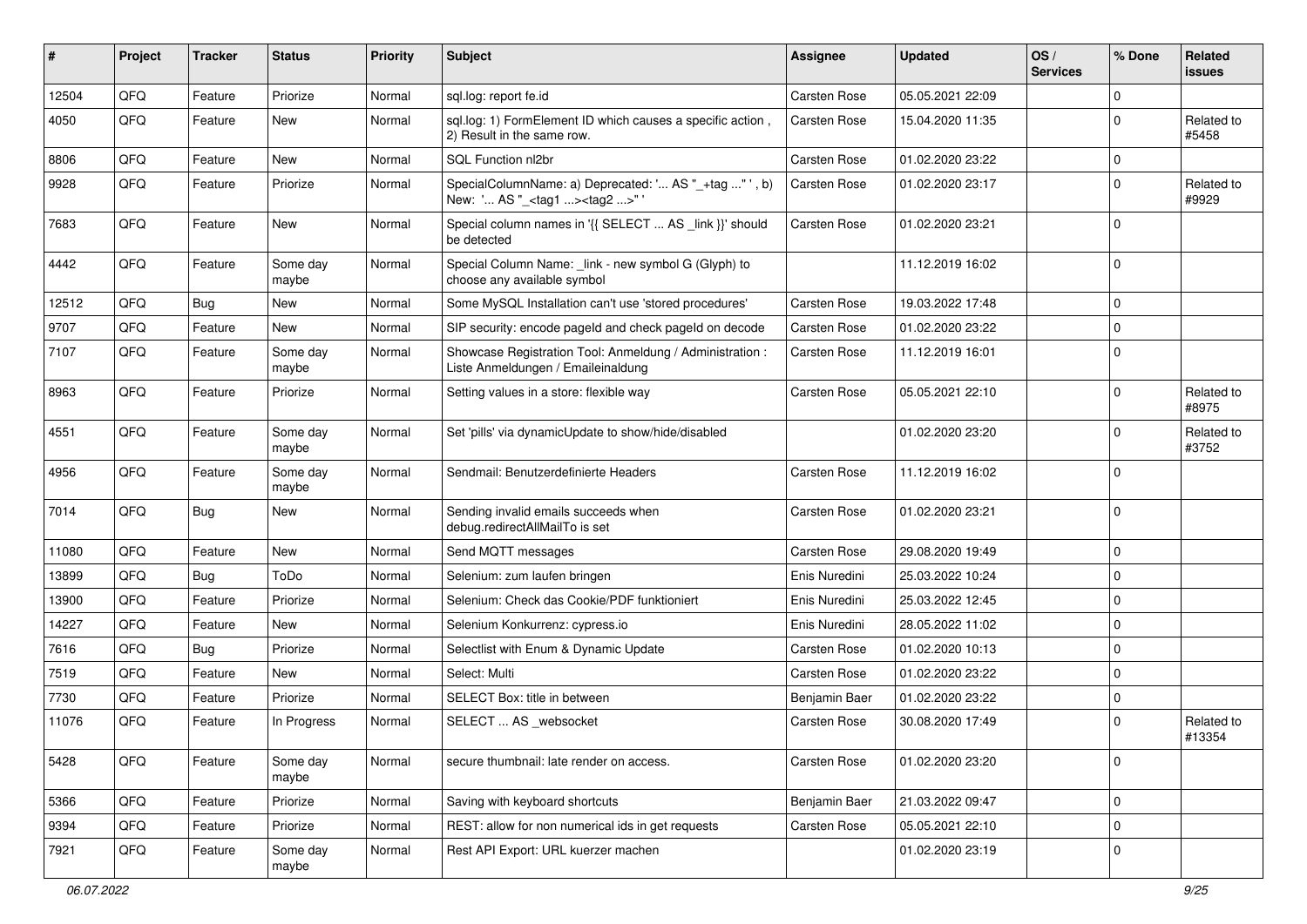| $\vert$ # | Project | <b>Tracker</b> | <b>Status</b>     | <b>Priority</b> | Subject                                                                                            | Assignee            | <b>Updated</b>   | OS/<br><b>Services</b> | % Done       | Related<br><b>issues</b>                                              |
|-----------|---------|----------------|-------------------|-----------------|----------------------------------------------------------------------------------------------------|---------------------|------------------|------------------------|--------------|-----------------------------------------------------------------------|
| 14028     | QFQ     | Feature        | New               | Normal          | Required notification: visual nicer                                                                | Enis Nuredini       | 28.05.2022 11:01 |                        | $\Omega$     |                                                                       |
| 4454      | QFQ     | Bug            | Some day<br>maybe | Normal          | Required Elements: multiple elements in a row - whole row<br>marked if only one input is empty.    | Benjamin Baer       | 01.02.2020 23:20 |                        | $\Omega$     |                                                                       |
| 9855      | QFQ     | Bug            | New               | Normal          | <b>Required Check</b>                                                                              |                     | 01.02.2020 15:56 |                        | $\mathbf 0$  |                                                                       |
| 5129      | QFQ     | Feature        | Some day<br>maybe | Normal          | Reports: SQL fuer x Achse und y Achse                                                              |                     | 11.12.2019 16:02 |                        | $\Omega$     |                                                                       |
| 5345      | QFQ     | Feature        | New               | Normal          | Report: UPDATE / INSERT / DELETE statements should<br>trigger subqueries, depending on the result. | Carsten Rose        | 27.05.2020 16:11 |                        | $\mathbf 0$  |                                                                       |
| 9811      | QFQ     | Feature        | New               | Normal          | Report: tag every n'th row                                                                         | Carsten Rose        | 01.02.2020 23:22 |                        | $\Omega$     |                                                                       |
| 4435      | QFQ     | Feature        | Some day<br>maybe | Normal          | Report: striptags - specify allowed tags                                                           |                     | 01.02.2020 23:20 |                        | $\mathbf 0$  |                                                                       |
| 14323     | QFQ     | Bug            | In Progress       | Normal          | Report: render=both single - no impact                                                             | Carsten Rose        | 19.06.2022 18:31 |                        | $\Omega$     |                                                                       |
| 3991      | QFQ     | Feature        | Some day<br>maybe | Normal          | report: Columnname ' skipWrap' skips 'fbeg', 'fend'                                                | Carsten Rose        | 11.12.2019 16:03 |                        | $\mathbf 0$  |                                                                       |
| 11534     | QFQ     | Feature        | <b>New</b>        | Normal          | Report: Action on selected rows - Table batchprocessing<br>feature                                 |                     | 18.11.2020 08:15 |                        | $\mathbf{0}$ |                                                                       |
| 9535      | QFQ     | <b>Bug</b>     | Feedback          | Normal          | Report:  AS '_vertical' - column to wide - vertical >> rot45,<br>rot90                             | Benjamin Baer       | 01.02.2020 15:56 |                        | $\Omega$     |                                                                       |
| 10463     | QFQ     | Feature        | New               | Normal          | Report_link: expliztes setzen von HTML Tags (Bedarf fuer<br>'data-selenium' & 'id')                | Enis Nuredini       | 23.03.2022 09:23 |                        | $\Omega$     | Related to<br>#7648                                                   |
| 6723      | QFQ     | Feature        | <b>New</b>        | Normal          | Report QFQ Installation and Version                                                                | Carsten Rose        | 12.06.2021 09:07 |                        | $\Omega$     |                                                                       |
| 7261      | QFQ     | Bug            | <b>New</b>        | Normal          | Report pathFilename for user without path, only the filename                                       | <b>Carsten Rose</b> | 01.02.2020 23:21 |                        | $\Omega$     |                                                                       |
| 9983      | QFQ     | Feature        | New               | Normal          | Report Notation: new keyword 'range'                                                               | Carsten Rose        | 01.02.2020 15:55 |                        | $\Omega$     |                                                                       |
| 8975      | QFO     | Feature        | <b>New</b>        | Normal          | Report Notation: 2.0                                                                               | Carsten Rose        | 01.02.2020 23:22 |                        | $\mathbf{0}$ | Related to<br>#8963                                                   |
| 11323     | QFQ     | Feature        | Some day<br>maybe | Normal          | Report Frontend Editor Modal + Codemirror                                                          | Carsten Rose        | 16.09.2021 15:10 |                        | $\Omega$     | Related to<br>#11036                                                  |
| 10005     | QFQ     | Feature        | Priorize          | Normal          | Report / special column name:  AS calendar                                                         | Carsten Rose        | 03.06.2020 17:28 |                        | $\Omega$     |                                                                       |
| 4640      | QFQ     | Feature        | Some day<br>maybe | Normal          | <b>Rename System Forms</b>                                                                         |                     | 01.02.2020 23:20 |                        | $\mathbf{0}$ |                                                                       |
| 12611     | QFQ     | Feature        | Some day<br>maybe | Normal          | Refactoring: Bootstrap with Lazy Loading                                                           | Carsten Rose        | 08.06.2022 10:37 |                        | $\mathbf{0}$ | Related to<br>#12490,<br>Related to<br>#10013,<br>Related to<br>#7732 |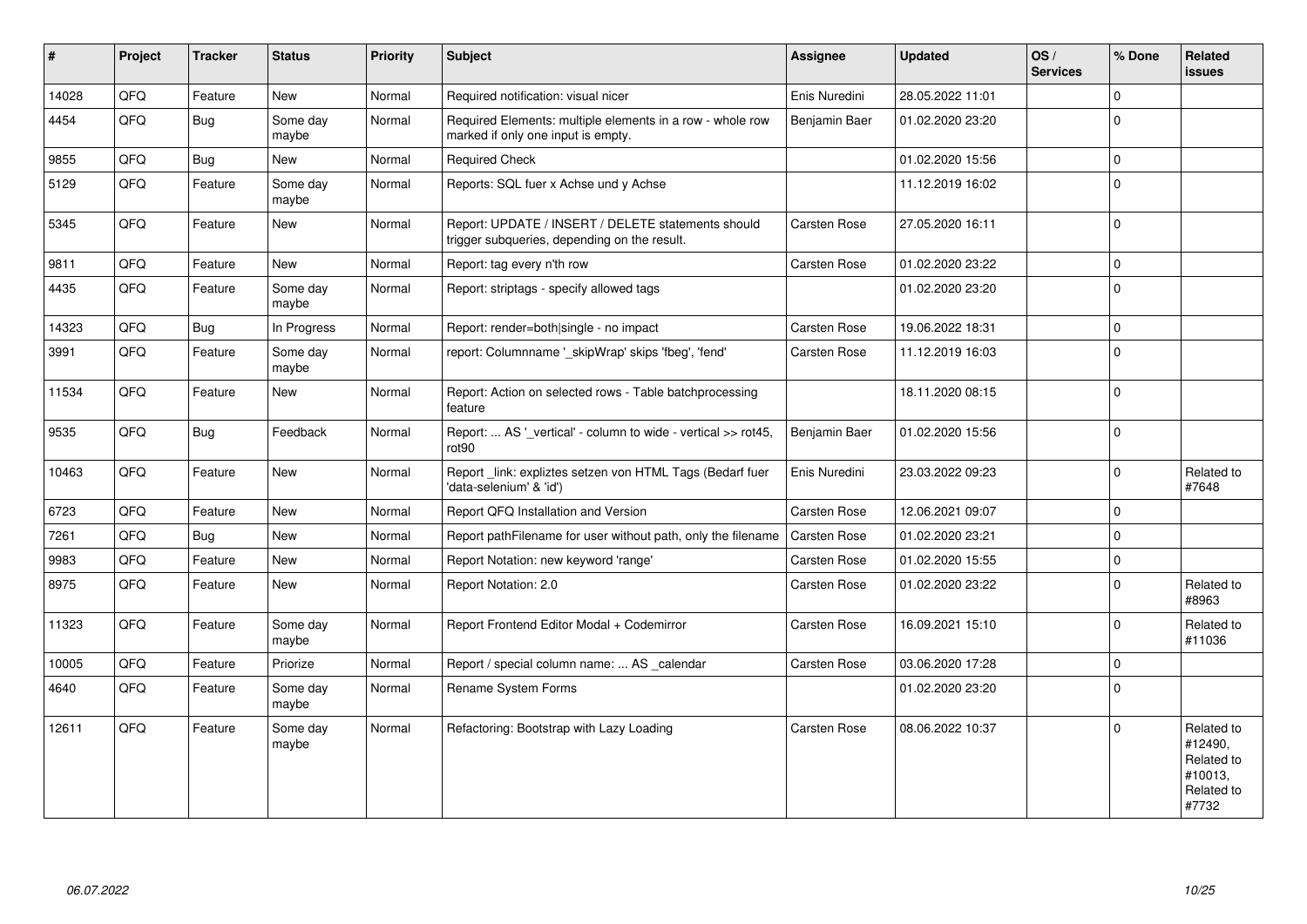| #     | Project | <b>Tracker</b> | <b>Status</b>     | <b>Priority</b> | <b>Subject</b>                                                                      | <b>Assignee</b>     | <b>Updated</b>   | OS/<br><b>Services</b> | % Done      | Related<br><b>issues</b>                                               |
|-------|---------|----------------|-------------------|-----------------|-------------------------------------------------------------------------------------|---------------------|------------------|------------------------|-------------|------------------------------------------------------------------------|
| 10012 | QFQ     | Feature        | Priorize          | Normal          | redirectAllMailTo: {{beEmail:T}}                                                    | <b>Carsten Rose</b> | 08.05.2021 09:54 |                        | $\Omega$    | Related to<br>#12412,<br>Related to<br>#12413,<br>Related to<br>#10011 |
| 13700 | QFQ     | Feature        | <b>New</b>        | Normal          | Redesign qfq.io Seite                                                               | Carsten Rose        | 19.03.2022 17:43 |                        | $\mathbf 0$ |                                                                        |
| 7099  | QFQ     | Feature        | New               | Normal          | Redesign FormEditor                                                                 | Carsten Rose        | 01.02.2020 23:21 |                        | $\mathbf 0$ |                                                                        |
| 7480  | QFQ     | Feature        | New               | Normal          | Record History (Undo / Redo)                                                        | Carsten Rose        | 11.12.2019 16:16 |                        | 0           | Related to<br>#2361                                                    |
| 7280  | QFQ     | Feature        | New               | Normal          | recently used table                                                                 | Carsten Rose        | 01.02.2020 23:21 |                        | $\mathbf 0$ |                                                                        |
| 1623  | QFQ     | Feature        | Some day<br>maybe | Normal          | RealURL                                                                             |                     | 11.12.2019 16:03 |                        | 30          |                                                                        |
| 3867  | QFQ     | Feature        | Priorize          | Normal          | Readonly Formular: Template Groups add/delete<br>ausbeldnen                         | <b>Carsten Rose</b> | 05.05.2021 22:12 |                        | $\mathbf 0$ |                                                                        |
| 7795  | QFQ     | <b>Bug</b>     | <b>New</b>        | Normal          | Readonly Form: Typeahead-Felder                                                     | Carsten Rose        | 01.02.2020 23:22 |                        | $\Omega$    | Related to<br>#10640                                                   |
| 7513  | QFQ     | <b>Bug</b>     | New               | Normal          | Radios not correct aligned                                                          | Carsten Rose        | 01.02.2020 23:22 |                        | $\mathbf 0$ |                                                                        |
| 11239 | QFQ     | Bug            | <b>New</b>        | Normal          | Radiobutton (plain): horizontales Rendern abhängig vom<br>Datentyp in der Datenbank | Carsten Rose        | 30.09.2020 18:37 |                        | $\Omega$    |                                                                        |
| 7924  | QFQ     | Feature        | New               | Normal          | Radio/Checkbox with Tooltip                                                         | Carsten Rose        | 01.02.2020 23:22 |                        | $\mathbf 0$ |                                                                        |
| 9020  | QFQ     | Bug            | Some day<br>maybe | Normal          | radio mit buttonClass und dynamicUpdate lassen sich nicht<br>kombinieren            |                     | 11.12.2019 16:01 |                        | $\mathbf 0$ |                                                                        |
| 6483  | QFQ     | Bug            | New               | Normal          | R Store funktioniert nicht bei 'Report Notation' im FE                              | Carsten Rose        | 01.02.2020 23:21 |                        | $\mathbf 0$ |                                                                        |
| 5851  | QFQ     | Feature        | Some day<br>maybe | Normal          | Queue System implementieren: MQTT, RabbitMQ                                         |                     | 01.02.2020 23:20 |                        | $\mathbf 0$ | Related to<br>#5715                                                    |
| 7520  | QFQ     | Feature        | <b>New</b>        | Normal          | QR Code:  AS _qr ( AS _link)                                                        | Carsten Rose        | 01.02.2020 23:22 |                        | $\mathbf 0$ |                                                                        |
| 4771  | QFQ     | Bug            | Some day<br>maybe | Normal          | qfq: select-down-values empty after save (edit-form for<br>program administrators)  | Carsten Rose        | 01.02.2020 23:20 |                        | $\mathbf 0$ | Related to<br>#4549, Has<br>duplicate<br>#4282                         |
| 8586  | QFQ     | Feature        | Some day<br>maybe | Normal          | QFQ: Enhance Error message for 'record not found'                                   | Carsten Rose        | 16.09.2021 15:10 |                        | $\mathbf 0$ |                                                                        |
| 5480  | QFQ     | Feature        | Some day<br>maybe | Normal          | QFQ: Dokumentation mit Screenshots versehen                                         | Carsten Rose        | 01.02.2020 23:20 |                        | $\mathbf 0$ | Related to<br>#9879                                                    |
| 6574  | QFQ     | <b>Bug</b>     | Priorize          | Normal          | qfq.log: Fehlermeldung wurde angezeigt, aber nicht geloggt                          | Carsten Rose        | 01.02.2020 10:13 |                        | $\mathbf 0$ |                                                                        |
| 13528 | QFQ     | <b>Bug</b>     | New               | Normal          | qfq.io > releases: es wird kein neues Release angelegt                              | Benjamin Baer       | 19.03.2022 17:46 |                        | $\mathbf 0$ |                                                                        |
| 4839  | QFQ     | Feature        | Some day<br>maybe | Normal          | qfq-handle in <head> Abschnitt</head>                                               | Carsten Rose        | 11.12.2019 16:02 |                        | $\mathbf 0$ |                                                                        |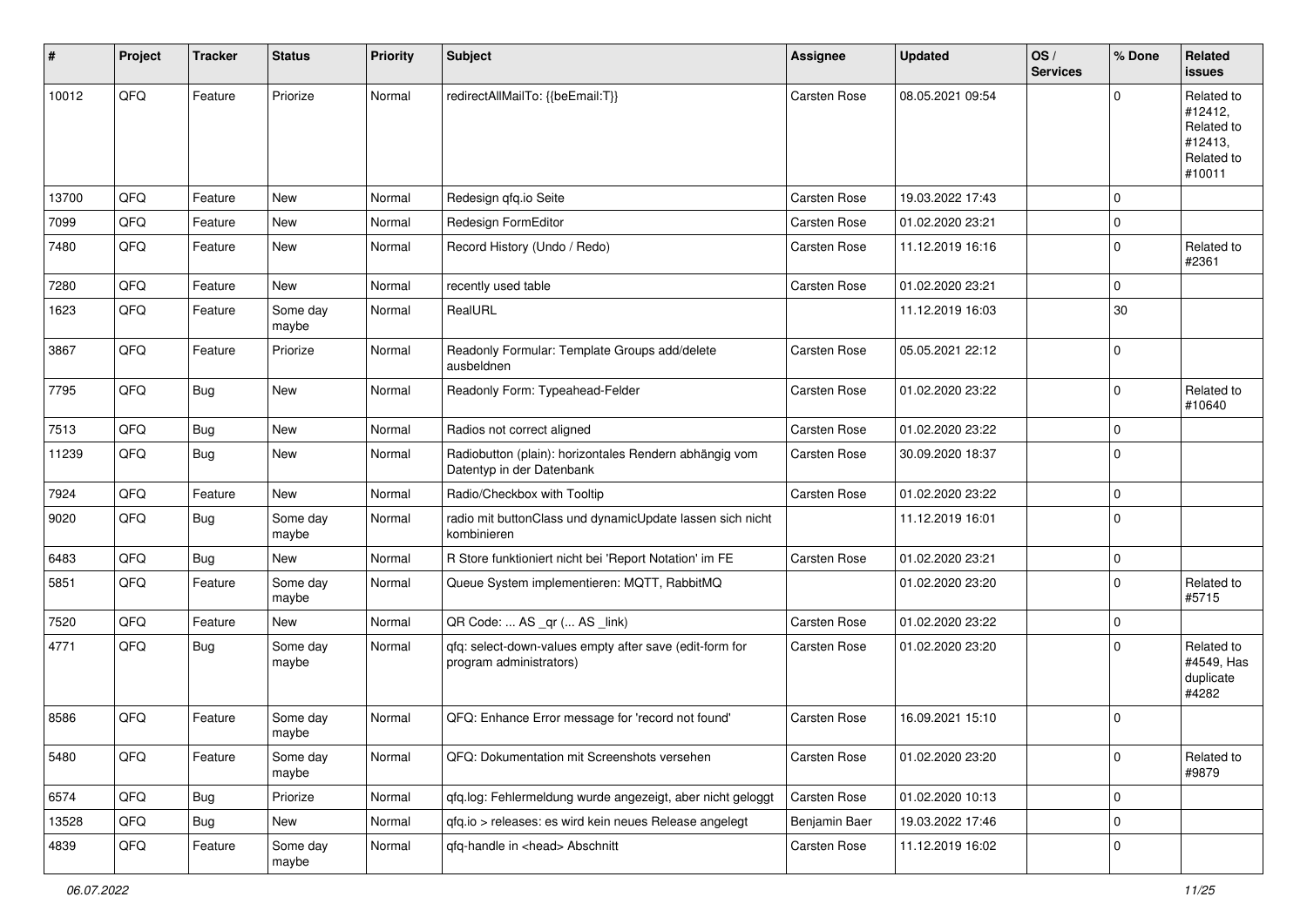| $\#$  | Project | <b>Tracker</b> | <b>Status</b>     | <b>Priority</b> | <b>Subject</b>                                                                                                                        | <b>Assignee</b>        | <b>Updated</b>   | OS/<br><b>Services</b> | % Done       | Related<br><b>issues</b> |
|-------|---------|----------------|-------------------|-----------------|---------------------------------------------------------------------------------------------------------------------------------------|------------------------|------------------|------------------------|--------------|--------------------------|
| 7108  | QFQ     | Feature        | Some day<br>maybe | Normal          | QFQ Wrap Elements                                                                                                                     |                        | 11.12.2019 16:01 |                        | 0            |                          |
| 3692  | QFQ     | Feature        | Some day<br>maybe | Normal          | QFQ Webseite                                                                                                                          | Benjamin Baer          | 11.12.2019 16:02 |                        | <sup>0</sup> | Related to<br>#5033      |
| 9927  | QFQ     | Feature        | New               | Normal          | QFQ Update: a) Update nur machen wenn BE User<br>eingeloggt ist., b) Bei Fehler genaue Meldung welcher<br>Updateschritt Probleme hat. | Carsten Rose           | 22.01.2020 12:59 |                        | $\Omega$     |                          |
| 7524  | QFQ     | Bug            | <b>New</b>        | Normal          | QFQ throws a 'General Error' if 'fileadmin/protected/log/' is<br>not writeable                                                        | Carsten Rose           | 01.02.2020 23:22 |                        | $\Omega$     |                          |
| 5892  | QFQ     | Feature        | Some day<br>maybe | Normal          | QFQ should use T3 API to manipulate FE GROUP<br>membership                                                                            |                        | 01.02.2020 23:20 |                        | $\Omega$     |                          |
| 13609 | QFQ     | Feature        | <b>New</b>        | Normal          | QFQ Introduction: Seite aufloesen                                                                                                     | Philipp<br>Gröbelbauer | 28.05.2022 11:02 |                        | $\Omega$     |                          |
| 12465 | QFQ     | Feature        | <b>New</b>        | Normal          | QFQ Function: use in FE to fill StoreRecord                                                                                           | Carsten Rose           | 05.05.2021 21:58 |                        | $\mathbf 0$  |                          |
| 1635  | QFQ     | Feature        | Some day<br>maybe | Normal          | QFQ Extension content record: weitere Optionen<br>einblenden.                                                                         | Carsten Rose           | 11.12.2019 16:03 |                        | $\Omega$     |                          |
| 9024  | QFQ     | Bug            | Some day<br>maybe | Normal          | QFQ Einarbeitung                                                                                                                      |                        | 01.02.2020 15:56 |                        | $\Omega$     |                          |
| 6140  | QFQ     | Bug            | Priorize          | Normal          | QFQ DnD Sort: Locked fields                                                                                                           | Benjamin Baer          | 21.03.2022 09:56 |                        | 0            |                          |
| 5389  | QFQ     | Feature        | Some day<br>maybe | Normal          | QFQ Design: Multline label / note                                                                                                     | Benjamin Baer          | 01.02.2020 23:19 |                        | 0            |                          |
| 5160  | QFQ     | Feature        | Some day<br>maybe | Normal          | QFQ collaborative / together.js, ShareJS, y-js, collaborative,                                                                        |                        | 11.12.2019 16:02 |                        | $\Omega$     |                          |
| 13592 | QFQ     | <b>Bug</b>     | New               | Normal          | QFQ Build Queue: das vergeben von Tags klappt nicht. Es<br>werden keine Releases gebaut.                                              | Carsten Rose           | 19.03.2022 17:45 |                        | 0            |                          |
| 14376 | QFQ     | Feature        | <b>New</b>        | Normal          | QFQ Bootstrap: if missing, create stored procedures                                                                                   | Enis Nuredini          | 19.06.2022 16:37 |                        | 0            |                          |
| 10124 | QFQ     | Feature        | Feedback          | Normal          | qfq AAI-Login                                                                                                                         | Karin Niffeler         | 07.05.2020 09:36 |                        | 0            |                          |
| 1234  | QFQ     | Feature        | Some day<br>maybe | Normal          | QF: Record numbering: Im Grid soll in Spalte 1 optional die<br>laufende Nummer der Records angezeigt werden.                          |                        | 01.02.2020 23:20 |                        | 0            |                          |
| 955   | QFQ     | Feature        | Some day<br>maybe | Normal          | QF: Notizen vor/nach dem Form                                                                                                         |                        | 01.02.2020 23:20 |                        | $\Omega$     |                          |
| 1251  | QFQ     | Feature        | Some day<br>maybe | Normal          | QF: Combo                                                                                                                             |                        | 11.12.2019 16:03 |                        | $\Omega$     |                          |
| 1253  | QFQ     | Feature        | Some day<br>maybe | Normal          | QF: Colorpicker                                                                                                                       |                        | 11.12.2019 16:03 |                        | $\mathbf 0$  |                          |
| 11980 | QFQ     | Feature        | In Progress       | Normal          | protected verzeichnis MUSS geschützt werden                                                                                           | Carsten Rose           | 07.09.2021 13:30 |                        | 0            |                          |
| 9135  | QFQ     | Feature        | Priorize          | Normal          | Progress Bar generic / replace old hourglass download<br>popup                                                                        | Benjamin Baer          | 03.01.2022 07:43 |                        | $\mathbf 0$  |                          |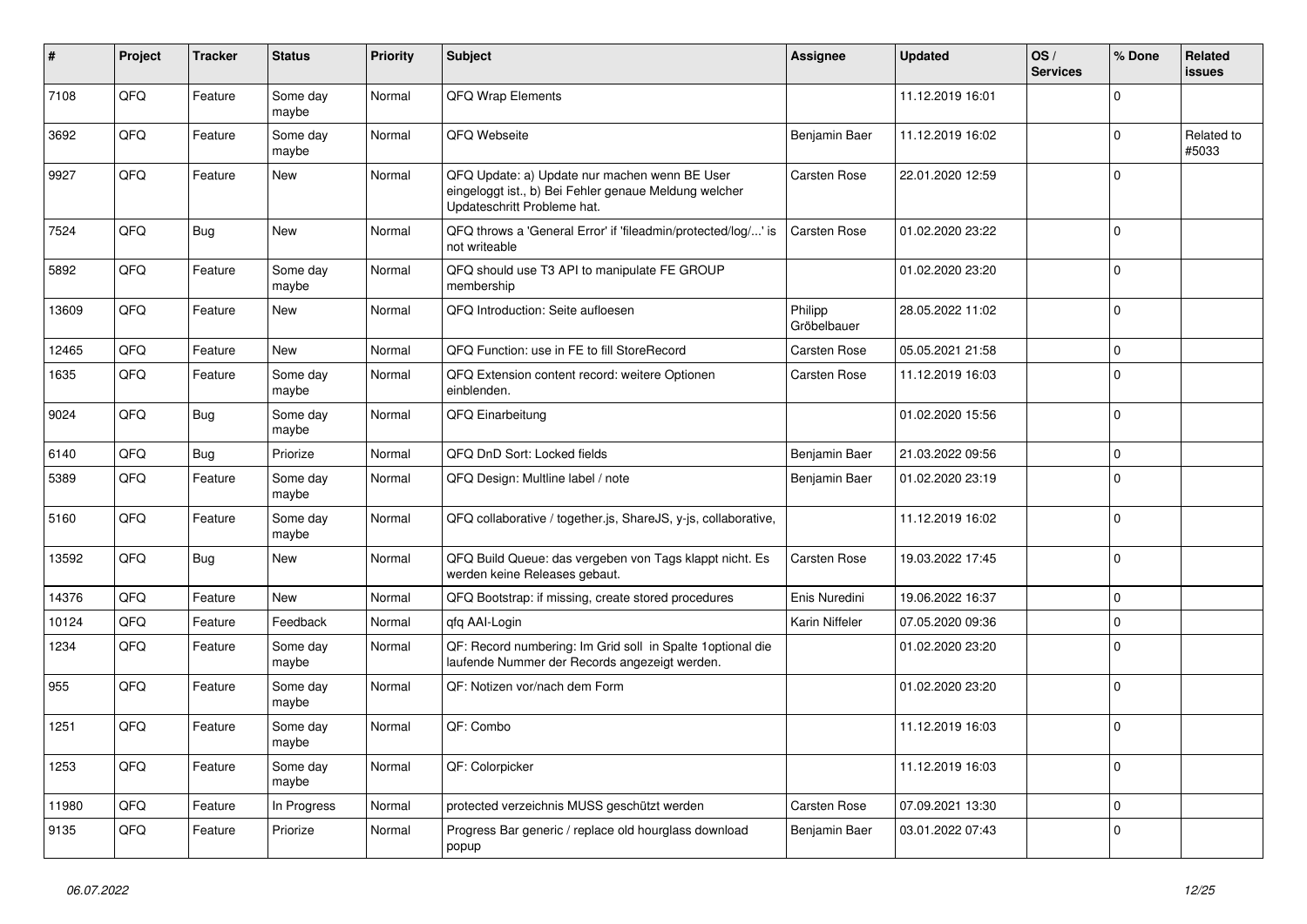| #     | <b>Project</b> | <b>Tracker</b> | <b>Status</b>     | <b>Priority</b> | <b>Subject</b>                                                                                        | Assignee            | <b>Updated</b>   | OS/<br><b>Services</b> | % Done      | Related<br><b>issues</b>                      |
|-------|----------------|----------------|-------------------|-----------------|-------------------------------------------------------------------------------------------------------|---------------------|------------------|------------------------|-------------|-----------------------------------------------|
| 10658 | QFQ            | Bug            | <b>New</b>        | Normal          | processReadOnly broken                                                                                | Carsten Rose        | 27.05.2020 17:55 |                        | $\Omega$    |                                               |
| 4023  | QFQ            | Feature        | <b>New</b>        | Normal          | prepared statements - FE action: salveld, sqllnsert,<br>sglUpdate, sglDelete, sglBefore, sglAfter     | Carsten Rose        | 11.12.2019 16:15 |                        | $\Omega$    |                                               |
| 3495  | QFQ            | Feature        | Some day<br>maybe | Normal          | Predifined Parameter werden nicht in '+' (add new record)<br>SIP gerendert.                           |                     | 11.12.2019 16:02 |                        | $\Omega$    |                                               |
| 10080 | QFQ            | Feature        | <b>New</b>        | Normal          | Popup on 'save' / 'close': configure dialog (answer<br>yes/no/cancle/)                                | Carsten Rose        | 28.03.2021 20:52 |                        | $\mathbf 0$ | Is duplicate<br>of #12262                     |
| 11668 | QFQ            | <b>Bug</b>     | <b>New</b>        | Normal          | Play function.sql - problem with mysql                                                                | Carsten Rose        | 03.05.2021 20:48 |                        | $\Omega$    |                                               |
| 12556 | QFQ            | Feature        | <b>New</b>        | Normal          | Pills Title: colored = static or dynamic on allrequiredgiven                                          | Benjamin Baer       | 19.03.2022 17:49 |                        | $\mathbf 0$ |                                               |
| 2063  | QFQ            | <b>Bug</b>     | Some day<br>maybe | Normal          | Pills auf 'inaktiv' setzen falls keine Element auf dem Pill<br>sichtbar sind.                         | Benjamin Baer       | 11.12.2019 16:03 |                        | $\mathbf 0$ | Related to<br>#3752                           |
| 10819 | QFQ            | Feature        | <b>New</b>        | Normal          | Persistent SIP - second try                                                                           | Carsten Rose        | 29.06.2020 23:02 |                        | $\Omega$    | Related to<br>#6261                           |
| 6261  | QFQ            | Feature        | <b>New</b>        | Normal          | Persistent SIP                                                                                        | Carsten Rose        | 12.06.2021 09:07 |                        | $\Omega$    | Related to<br>#10819                          |
| 7336  | QFQ            | Feature        | Some day<br>maybe | Normal          | PDF Upload: disallow PDFs with specific Meta information                                              | Carsten Rose        | 11.12.2019 16:01 |                        | $\mathbf 0$ |                                               |
| 8101  | QFQ            | Feature        | Some day<br>maybe | Normal          | Password hash: support further hashing methods                                                        | Carsten Rose        | 16.09.2021 15:10 |                        | $\mathbf 0$ |                                               |
| 10384 | QFQ            | Feature        | <b>New</b>        | Normal          | Parameter Exchange QFQ Instances                                                                      |                     | 07.05.2020 09:38 |                        | $\mathbf 0$ |                                               |
| 7681  | QFQ            | Feature        | <b>New</b>        | Normal          | Optional switch off 'check for modified record'                                                       | Carsten Rose        | 01.02.2020 23:21 |                        | $\mathbf 0$ |                                               |
| 14175 | QFQ            | Bug            | In Progress       | Normal          | Opening a form with no QFQ Session cookie fails                                                       | Carsten Rose        | 03.06.2022 10:40 |                        | $\Omega$    |                                               |
| 7685  | QFQ            | <b>Bug</b>     | <b>New</b>        | Normal          | Open FormElement from QFQ error message and save<br>modified record: error about missing {{formId:F}} | Carsten Rose        | 01.02.2020 23:22 |                        | $\Omega$    |                                               |
| 10011 | QFQ            | Feature        | Priorize          | Normal          | Offer new STORE_TYPO3 Variable 'beUser', 'beEmail'                                                    | Carsten Rose        | 08.05.2021 09:51 |                        | $\Omega$    | Related to<br>#10012,<br>Related to<br>#12511 |
| 14090 | QFQ            | Feature        | <b>New</b>        | Normal          | Nützliche _script funktionen                                                                          | Carsten Rose        | 28.05.2022 11:03 |                        | $\mathbf 0$ |                                               |
| 12133 | QFQ            | <b>Bug</b>     | <b>New</b>        | Normal          | NPM, phpSpreadSheet aktualisieren                                                                     | Carsten Rose        | 15.03.2021 09:04 |                        | $\mathbf 0$ |                                               |
| 3613  | QFQ            | <b>Bug</b>     | Some day<br>maybe | Normal          | note /note unchecked -> note div (col-md) wird weiterhin<br>gerendert                                 | Elias Villiger      | 01.02.2020 23:19 |                        | 100         |                                               |
| 4546  | QFQ            | Bug            | Some day<br>maybe | Normal          | NH: SIP storage is destroyed                                                                          |                     | 01.02.2020 23:20 |                        | $\Omega$    |                                               |
| 5782  | QFQ            | Feature        | <b>New</b>        | Normal          | NextCloud API                                                                                         | <b>Carsten Rose</b> | 01.02.2020 10:02 |                        | $\mathbf 0$ |                                               |
| 7229  | QFQ            | Feature        | Some day<br>maybe | Normal          | New FormElement.type: Button                                                                          |                     | 01.02.2021 12:32 |                        | $\Omega$    |                                               |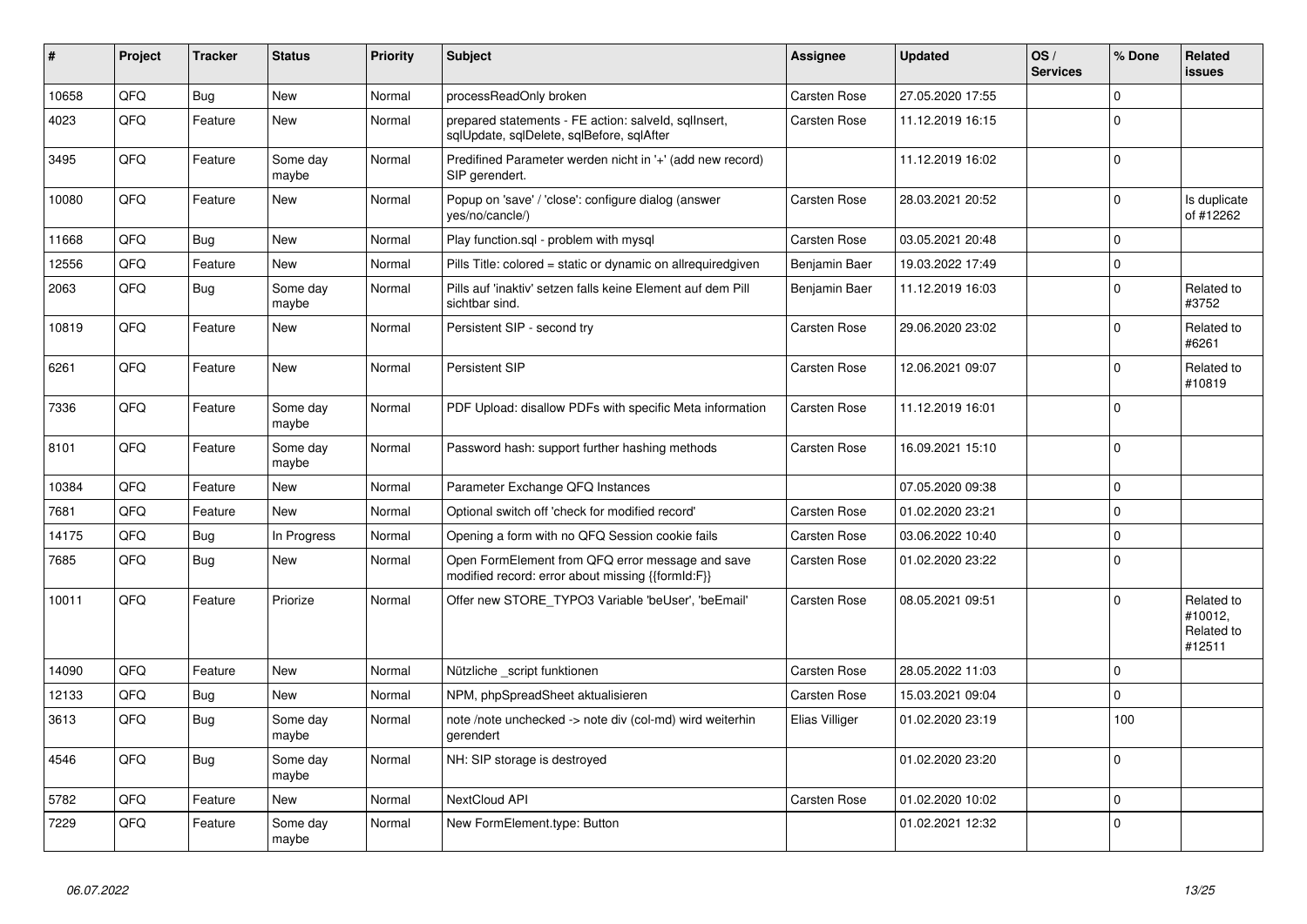| $\vert$ # | Project | <b>Tracker</b> | <b>Status</b>     | <b>Priority</b> | <b>Subject</b>                                                                    | Assignee            | <b>Updated</b>   | OS/<br><b>Services</b> | % Done         | Related<br><b>issues</b>                                             |
|-----------|---------|----------------|-------------------|-----------------|-----------------------------------------------------------------------------------|---------------------|------------------|------------------------|----------------|----------------------------------------------------------------------|
| 4446      | QFQ     | Feature        | Some day<br>maybe | Normal          | New FE get same feldContainerId as last modifed FE                                |                     | 01.02.2020 23:20 |                        | $\mathbf 0$    |                                                                      |
| 6084      | QFQ     | Feature        | Some day<br>maybe | Normal          | New escape type: 'D' - convert date                                               |                     | 01.02.2020 23:19 |                        | $\overline{0}$ |                                                                      |
| 6437      | QFQ     | Feature        | New               | Normal          | Neuer Mode Button bei FormElementen                                               | Carsten Rose        | 01.02.2020 23:21 |                        | $\Omega$       | Related to<br>#9668,<br>Blocked by<br>#9678                          |
| 12023     | QFQ     | Feature        | <b>New</b>        | Normal          | MySQL Stored Precdure: QDECODESPECIALCHAR()                                       | <b>Carsten Rose</b> | 16.02.2021 11:16 |                        | $\mathbf 0$    | Related to<br>#12022                                                 |
| 11667     | QFQ     | <b>Bug</b>     | New               | Normal          | MySQL mariadb-server-10.3: Incorrect datetime value                               | Carsten Rose        | 03.05.2021 20:48 |                        | $\mathbf 0$    |                                                                      |
| 9579      | QFQ     | Feature        | Some day<br>maybe | Normal          | Multiform with Process Row                                                        | Carsten Rose        | 11.12.2019 16:01 |                        | $\mathbf 0$    |                                                                      |
| 11695     | QFQ     | <b>Bug</b>     | <b>New</b>        | Normal          | MultiForm required FE Error                                                       | Carsten Rose        | 04.12.2020 13:34 |                        | $\mathbf 0$    |                                                                      |
| 5695      | QFQ     | Feature        | In Progress       | Normal          | Multiform                                                                         | Carsten Rose        | 02.01.2021 18:38 |                        | $\mathbf 0$    |                                                                      |
| 12325     | QFQ     | <b>Bug</b>     | Priorize          | Normal          | MultiDB form.dbIndex not working for report syntax                                | Carsten Rose        | 07.09.2021 13:37 |                        | $\Omega$       | Related to<br>#12145,<br>Related to<br>#12314                        |
| 10714     | QFQ     | Feature        | <b>New</b>        | Normal          | multi Table Form                                                                  | <b>Carsten Rose</b> | 16.03.2021 18:44 |                        | 0              |                                                                      |
| 11516     | QFQ     | Feature        | New               | Normal          | Multi Page Form (Previous/Next Buttons)                                           | Carsten Rose        | 16.03.2021 17:52 |                        | 0              |                                                                      |
| 4365      | QFQ     | Feature        | Some day<br>maybe | Normal          | Multi Language: new way of config                                                 | Carsten Rose        | 01.02.2020 23:20 |                        | $\mathbf 0$    |                                                                      |
| 13330     | QFQ     | Feature        | In Progress       | Normal          | Multi Form: Upload                                                                | Carsten Rose        | 07.11.2021 12:40 |                        | 50             | Related to<br>#9706                                                  |
| 13332     | QFQ     | <b>Bug</b>     | New               | Normal          | Multi Form: Required Felder werden visuell nicht markiert.                        | Carsten Rose        | 19.03.2022 17:47 |                        | $\mathbf 0$    |                                                                      |
| 13331     | QFQ     | Bug            | New               | Normal          | Multi Form: Clear Icon misplaced                                                  | Carsten Rose        | 19.03.2022 17:47 |                        | $\mathbf 0$    |                                                                      |
| 9706      | QFQ     | Feature        | New               | Normal          | Multi File Upload (hidden template group)                                         | Carsten Rose        | 01.02.2020 23:22 |                        | $\Omega$       | Related to<br>#7521,<br>Related to<br>#5562,<br>Related to<br>#13330 |
| 10015     | QFQ     | Feature        | Priorize          | Normal          | Monospace in Textarea                                                             | Carsten Rose        | 03.02.2020 13:40 |                        | $\pmb{0}$      |                                                                      |
| 6765      | QFQ     | Feature        | New               | Normal          | Moeglichkeit via QFQ eigene Logs zu schreiben                                     | Carsten Rose        | 01.02.2020 23:21 |                        | $\mathbf 0$    |                                                                      |
| 3646      | QFQ     | Feature        | Some day<br>maybe | Normal          | Moeglichkeit HTML Tags in Reports auszugeben (zu<br>enkodieren: htmlspecialchars) |                     | 11.12.2019 16:02 |                        | $\mathbf 0$    | Related to<br>#14320                                                 |
| 4626      | QFQ     | Feature        | Some day<br>maybe | Normal          | Mobile View: 'classBody=qfq-form-right' makes no sense                            |                     | 01.02.2020 23:20 |                        | 0              |                                                                      |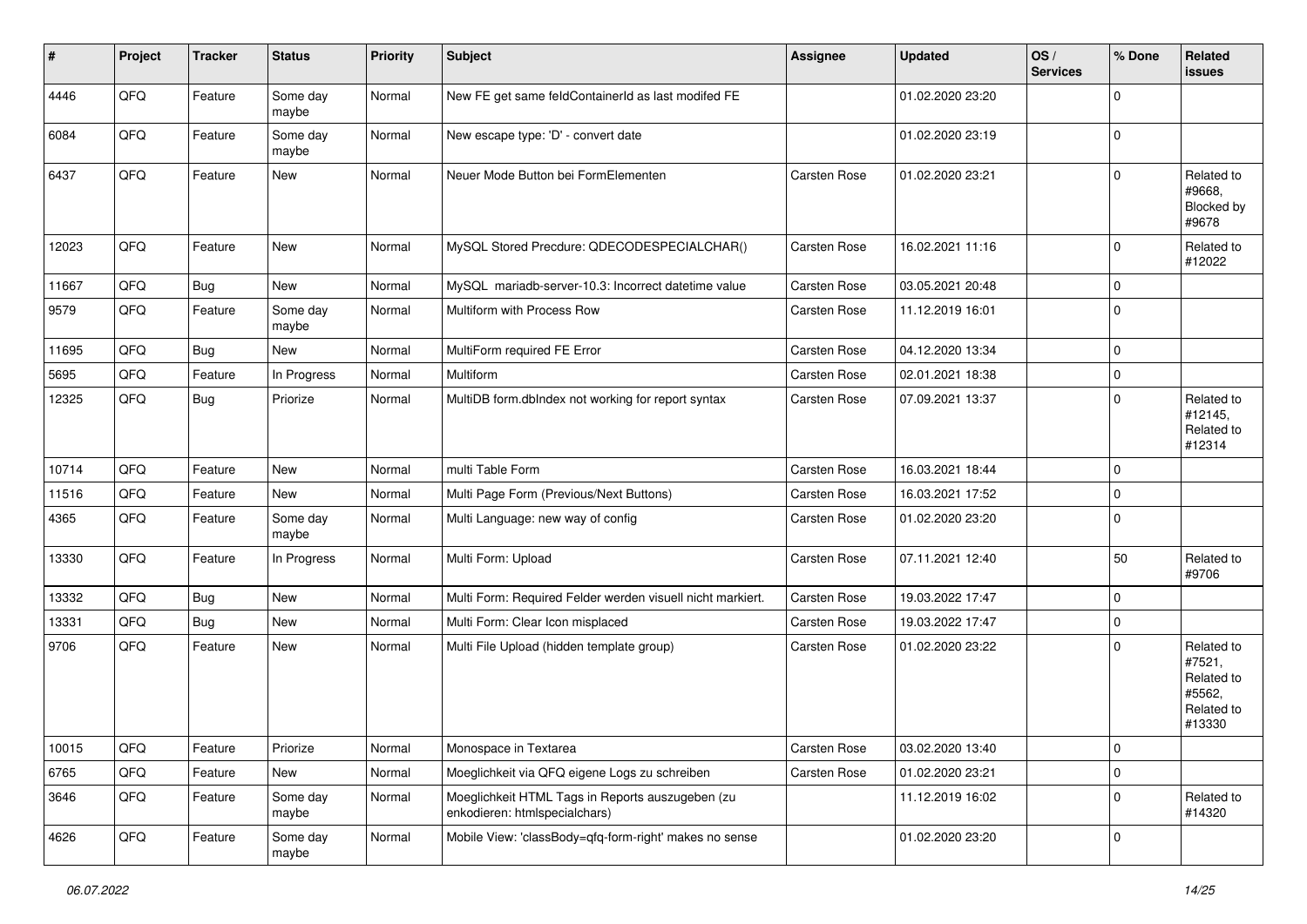| ∦     | Project | <b>Tracker</b> | <b>Status</b>     | Priority | <b>Subject</b>                                                                                         | <b>Assignee</b>     | <b>Updated</b>   | OS/<br><b>Services</b> | % Done              | Related<br><b>issues</b>                    |
|-------|---------|----------------|-------------------|----------|--------------------------------------------------------------------------------------------------------|---------------------|------------------|------------------------|---------------------|---------------------------------------------|
| 11523 | QFQ     | Feature        | <b>New</b>        | Normal   | Mit dynamic Update erkennen, ob Upload gemacht wurde                                                   | Carsten Rose        | 13.11.2020 15:07 |                        | $\Omega$            | Related to<br>#9533                         |
| 4027  | QFQ     | Feature        | Some day<br>maybe | Normal   | Missing: orange 'check' / 'bullet'                                                                     |                     | 11.12.2019 16:03 |                        | $\mathbf 0$         |                                             |
| 12039 | QFQ     | Feature        | <b>New</b>        | Normal   | Missing htmlSpecialChar() in pre processing on form submit                                             |                     | 18.02.2021 00:09 |                        | $\Omega$            | Related to<br>#14320                        |
| 7104  | QFQ     | Feature        | Some day<br>maybe | Normal   | Manual: hint about escaping if '\r' appears in mail body                                               |                     | 11.12.2019 16:01 |                        | $\mathbf 0$         |                                             |
| 4440  | QFQ     | Feature        | Some day<br>maybe | Normal   | Manual.rst: explain how to. expand PHP Session to 4h                                                   |                     | 11.12.2019 16:02 |                        | $\mathsf{O}\xspace$ |                                             |
| 10014 | QFQ     | Feature        | New               | Normal   | Manual.rst: describe behaviour and process order of<br>fillStoreVar, slaveId, sqlBefore,               | Carsten Rose        | 01.02.2020 22:31 |                        | $\mathbf 0$         |                                             |
| 9208  | QFQ     | Feature        | <b>New</b>        | Normal   | Manage 'recent' records                                                                                | Carsten Rose        | 01.02.2020 23:22 |                        | $\mathsf{O}\xspace$ |                                             |
| 11747 | QFQ     | Feature        | New               | Normal   | Maintenance Page with Redirect                                                                         | Carsten Rose        | 03.05.2021 20:47 |                        | $\Omega$            | Related to<br>#11741                        |
| 2084  | QFQ     | Feature        | Some day<br>maybe | Normal   | Mailto mit encryption: Subrecord                                                                       | Carsten Rose        | 11.12.2019 16:03 |                        | $\mathbf 0$         | Related to<br>#2082                         |
| 5455  | QFQ     | Feature        | Some day<br>maybe | Normal   | Mail Redirects grld abhaengig                                                                          |                     | 01.02.2020 23:20 |                        | $\pmb{0}$           |                                             |
| 4974  | QFQ     | Feature        | Some day<br>maybe | Normal   | Long polling - inform all listening clients of changes                                                 |                     | 11.12.2019 16:02 |                        | $\mathbf 0$         |                                             |
| 3504  | QFQ     | Feature        | New               | Normal   | Logging: welche Action FEs werden wann wie ausgefuehrt                                                 | Carsten Rose        | 01.02.2020 23:21 |                        | $\Omega$            | Related to<br>#5458.<br>Related to<br>#4092 |
| 5852  | QFQ     | Feature        | Some day<br>maybe | Normal   | Logging: mail.log / sql.log - im FE anzeigen und via AJAX<br>aktualisieren                             | Carsten Rose        | 01.02.2020 23:19 |                        | $\pmb{0}$           | Related to<br>#5885                         |
| 2361  | QFQ     | Feature        | <b>New</b>        | Normal   | Logging wer/wann/wo welches Formular aufgerufen hat                                                    | Carsten Rose        | 11.12.2019 16:15 |                        | $\Omega$            | Related to<br>#4432,<br>Related to<br>#7480 |
| 9777  | QFQ     | Feature        | <b>New</b>        | Normal   | Logging QFQ Variables                                                                                  | <b>Carsten Rose</b> | 16.12.2019 17:17 |                        | $\mathsf 0$         |                                             |
| 4439  | QFQ     | Feature        | Some day<br>maybe | Normal   | Log: report all actions fired by an FE Element, incl. the<br>original directive (slaveld, sqlInsert, ) |                     | 01.02.2020 23:20 |                        | $\Omega$            | Related to<br>#4432,<br>Related to<br>#5458 |
| 4433  | QFQ     | Feature        | Some day<br>maybe | Normal   | Log when SIP will be destroyed by QFQ for any (security)<br>reason                                     |                     | 01.02.2020 23:20 |                        | $\mathbf 0$         | Related to<br>#4432,<br>Related to<br>#5458 |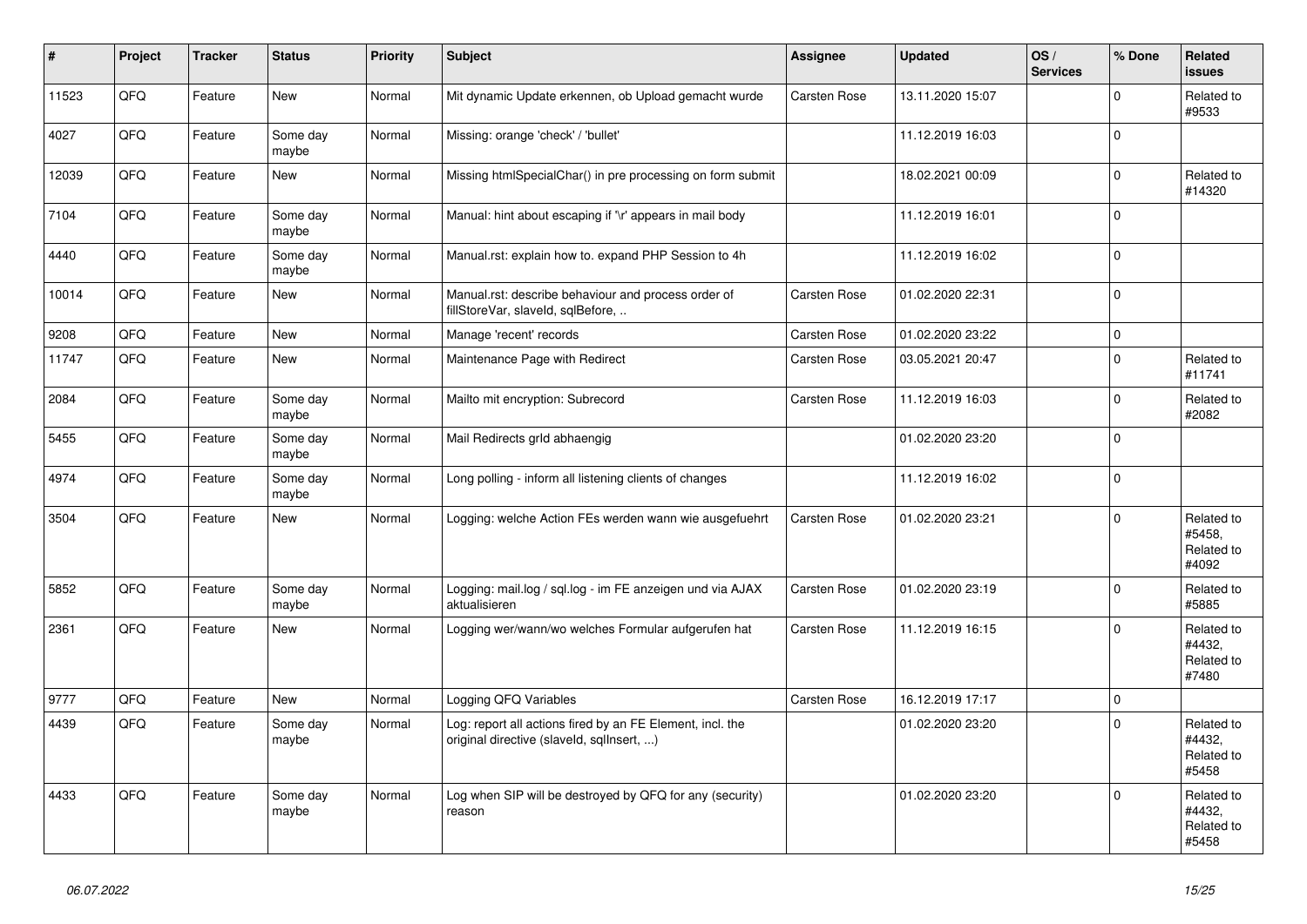| #     | Project | <b>Tracker</b> | <b>Status</b>     | <b>Priority</b> | <b>Subject</b>                                                                                           | <b>Assignee</b>     | <b>Updated</b>   | OS/<br><b>Services</b> | % Done         | Related<br><b>issues</b>                                                |
|-------|---------|----------------|-------------------|-----------------|----------------------------------------------------------------------------------------------------------|---------------------|------------------|------------------------|----------------|-------------------------------------------------------------------------|
| 12490 | QFQ     | Feature        | <b>New</b>        | Normal          | Loading Plugins in QFQ - see what tinymce does. (lazy<br>loading)                                        | Benjamin Baer       | 08.06.2022 10:37 |                        | $\Omega$       | Related to<br>#12611,<br>Related to<br>#10013,<br>Related to<br>#7732   |
| 8702  | QFQ     | Feature        | <b>New</b>        | Normal          | Load Record which is locked: missing user info                                                           | Carsten Rose        | 11.12.2019 16:16 |                        | $\Omega$       | Related to<br>#9789                                                     |
| 3617  | QFQ     | Feature        | Some day<br>maybe | Normal          | Load javascripts at bottom                                                                               |                     | 11.12.2019 16:02 |                        | $\mathbf 0$    |                                                                         |
| 10569 | QFQ     | Feature        | Priorize          | Normal          | link blank more safe                                                                                     | Enis Nuredini       | 25.03.2022 12:44 |                        | $\Omega$       |                                                                         |
| 6566  | QFQ     | Bug            | Priorize          | Normal          | Link Function 'delete': provided parameter missing on page<br>reload                                     | Benjamin Baer       | 03.01.2022 08:08 |                        | $\mathbf 0$    |                                                                         |
| 3457  | QFQ     | Feature        | Some day<br>maybe | Normal          | LDAP: concat multi values to one single entry                                                            | Carsten Rose        | 11.12.2019 16:02 |                        | $\Omega$       |                                                                         |
| 14371 | QFQ     | Feature        | Priorize          | Normal          | LDAP via REPORT                                                                                          | Carsten Rose        | 19.06.2022 16:37 |                        | 0              |                                                                         |
| 10593 | QFQ     | Feature        | New               | Normal          | label2: text behind input element                                                                        | Carsten Rose        | 16.05.2020 10:57 |                        | $\mathbf 0$    |                                                                         |
| 10443 | QFQ     | Feature        | In Progress       | Normal          | Konzept_api / _live                                                                                      | Carsten Rose        | 07.05.2020 09:39 |                        | $\mathbf 0$    |                                                                         |
| 1946  | QFQ     | Feature        | Some day<br>maybe | Normal          | Kontrolle ob der ReadOnly Modus bei den<br>Formularelementen korrekt implementiert ist                   | Carsten Rose        | 11.12.2019 16:03 |                        | $\Omega$       |                                                                         |
| 1510  | QFQ     | Feature        | Some day<br>maybe | Normal          | jquery von google laden, falls das nicht geht lokal                                                      |                     | 11.12.2019 16:03 |                        | $\mathbf 0$    |                                                                         |
| 7732  | QFQ     | Feature        | Some day<br>maybe | Normal          | Javascript: Lazy Loading der add on libs                                                                 | Benjamin Baer       | 08.06.2022 10:38 |                        | $\mathbf 0$    | Related to<br>#12611,<br>Related to<br>#12490,<br>Related to<br>#10013  |
| 4259  | QFQ     | Feature        | Some day<br>maybe | Normal          | Instant trigger a cron job                                                                               | Carsten Rose        | 11.12.2019 16:03 |                        | $\mathbf 0$    |                                                                         |
| 7522  | QFQ     | Feature        | Priorize          | Normal          | Inserting default index.html to folder (Avoid Apache<br>Indexing)                                        | Carsten Rose        | 01.02.2020 10:13 |                        | $\mathbf 0$    |                                                                         |
| 7965  | QFQ     | Feature        | Priorize          | Normal          | Input type 'text' with visual format - currency                                                          | Benjamin Baer       | 03.01.2022 07:45 |                        | 0              |                                                                         |
| 9834  | QFO     | <b>Bug</b>     | Priorize          | Normal          | Input elements with tag 'disabled' are missing on<br>form-submit: server option 'processReadOnly' broken | <b>Carsten Rose</b> | 07.12.2021 16:43 |                        |                | Related to<br>#9691,<br>Related to<br>#5305, Has<br>duplicate<br>#12331 |
| 11036 | QFQ     | Feature        | Some day<br>maybe | Normal          | inline report editor permissions                                                                         | Carsten Rose        | 16.09.2021 15:09 |                        | $\overline{0}$ | Related to<br>#11323                                                    |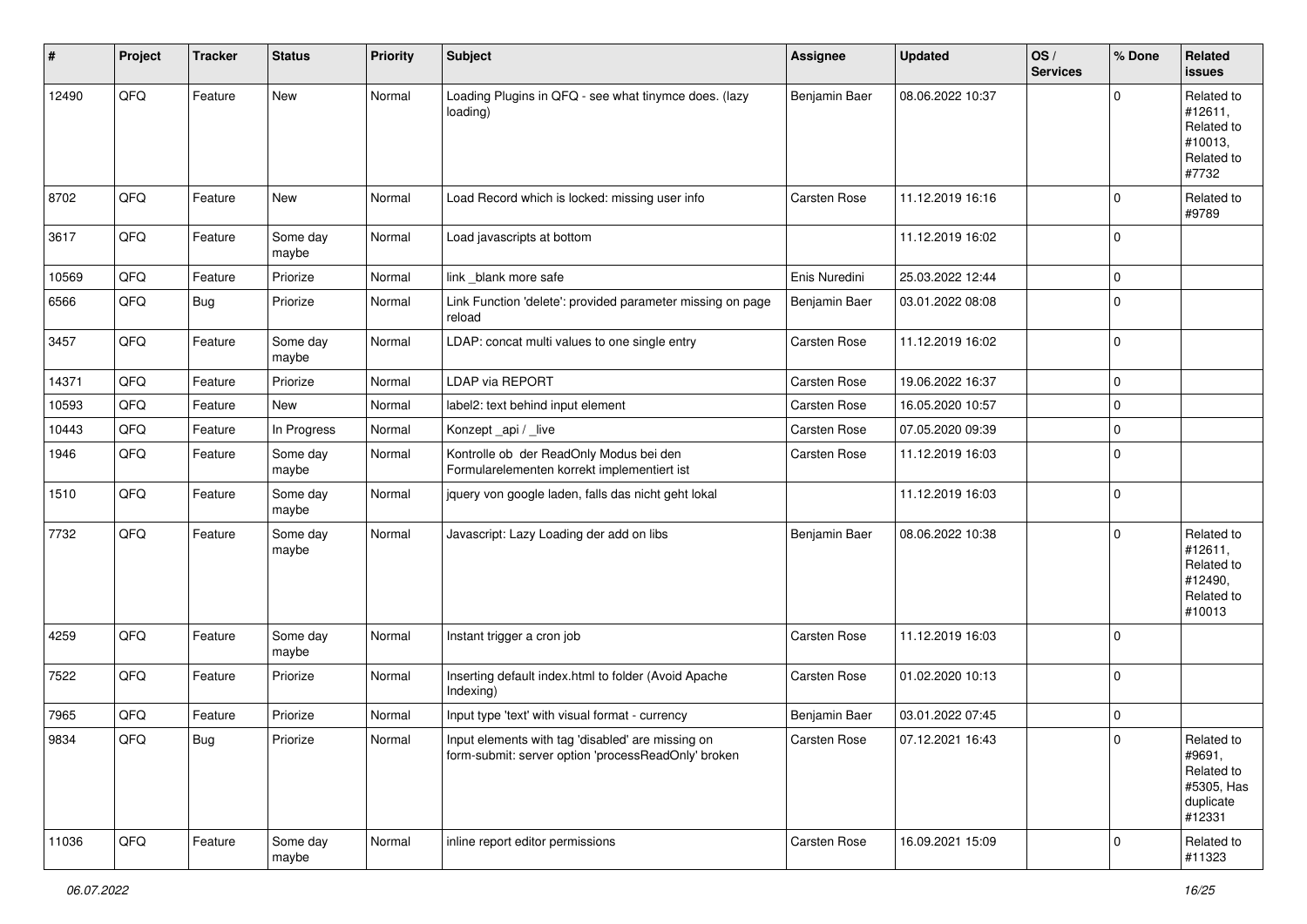| #     | Project | <b>Tracker</b> | <b>Status</b>     | <b>Priority</b> | <b>Subject</b>                                                                             | <b>Assignee</b> | <b>Updated</b>   | OS/<br><b>Services</b> | % Done      | <b>Related</b><br><b>issues</b>              |
|-------|---------|----------------|-------------------|-----------------|--------------------------------------------------------------------------------------------|-----------------|------------------|------------------------|-------------|----------------------------------------------|
| 14305 | QFQ     | Bug            | <b>New</b>        | Normal          | Inline Report editing does not create history entries                                      | Carsten Rose    | 10.06.2022 11:55 |                        | $\Omega$    |                                              |
| 2950  | QFQ     | Feature        | Some day<br>maybe | Normal          | Inhalt QFQ Records als File                                                                |                 | 11.12.2019 16:03 |                        | $\Omega$    |                                              |
| 4659  | QFQ     | Bug            | Some day<br>maybe | Normal          | infoButtonExtra                                                                            | Carsten Rose    | 01.02.2020 23:20 |                        | $\Omega$    |                                              |
| 14091 | QFQ     | Bug            | <b>New</b>        | Normal          | inconsistent template path for twig                                                        | Carsten Rose    | 19.04.2022 18:36 |                        | $\mathbf 0$ |                                              |
| 7453  | QFQ     | Feature        | Some day<br>maybe | Normal          | import / export forms QFQ                                                                  | Carsten Rose    | 16.09.2021 15:10 |                        | $\Omega$    |                                              |
| 7660  | QFQ     | Feature        | <b>New</b>        | Normal          | IMAP: import mails to DB, move / delete mails                                              | Carsten Rose    | 01.02.2020 09:52 |                        | $\Omega$    |                                              |
| 8217  | QFQ     | Feature        | <b>New</b>        | Normal          | if-elseif-else construct                                                                   | Carsten Rose    | 16.03.2021 18:41 |                        | $\Omega$    | Related to<br>#10716                         |
| 12480 | QFQ     | Feature        | <b>New</b>        | Normal          | If QFQ upgrade is running, block further request                                           | Carsten Rose    | 03.05.2021 20:45 |                        | $\mathbf 0$ |                                              |
| 11347 | QFQ     | Bug            | Feedback          | Normal          | If Bedingungen funktionieren nicht korrekt                                                 | Christoph Fuchs | 21.03.2021 20:37 |                        | $\Omega$    |                                              |
| 11702 | QFQ     | Feature        | <b>New</b>        | Normal          | HTML Special Char makes no sense for 'allbut' if '&' is<br>forbidden                       | Carsten Rose    | 07.12.2021 16:35 |                        | $\Omega$    | Related to<br>#5112,<br>Related to<br>#14320 |
| 9126  | QFQ     | <b>Bug</b>     | Some day<br>maybe | Normal          | hidden Form elements are present in page source                                            |                 | 02.01.2021 18:41 |                        | $\Omega$    |                                              |
| 14283 | QFQ     | Bug            | Priorize          | Normal          | HEIC / HEIF convert doesn't trigger                                                        | Carsten Rose    | 19.06.2022 16:37 |                        | $\Omega$    |                                              |
| 10095 | QFQ     | Feature        | Some day<br>maybe | Normal          | Generic Gitlab Integration into QFQ                                                        | Carsten Rose    | 16.09.2021 15:10 |                        | $\mathbf 0$ |                                              |
| 9900  | QFQ     | Feature        | Priorize          | Normal          | Generic API Call: tt-content record >> JSON                                                | Carsten Rose    | 01.02.2020 10:13 |                        | $\mathbf 0$ |                                              |
| 6515  | QFQ     | Feature        | Some day<br>maybe | Normal          | Formular: Felder dynamisch ein/ausblenden                                                  |                 | 11.12.2019 16:02 |                        | $\Omega$    |                                              |
| 9898  | QFQ     | <b>Bug</b>     | Feedback          | Normal          | Formular trotz Timeout gespeichert                                                         | Benjamin Baer   | 01.02.2020 15:56 |                        | $\Omega$    |                                              |
| 6609  | QFQ     | Feature        | <b>New</b>        | Normal          | Formlet: JSON API erweitern                                                                | Carsten Rose    | 01.02.2020 23:21 |                        | 50          |                                              |
| 6602  | QFQ     | Feature        | <b>New</b>        | Normal          | Formlet: in Report auf Mausklick ein mini-form oeffnen                                     | Carsten Rose    | 11.12.2019 16:16 |                        | $\Omega$    |                                              |
| 10322 | QFQ     | <b>Bug</b>     | <b>New</b>        | Normal          | FormElement / Radio: missing column 'enum' >> FE not<br>reported                           | Carsten Rose    | 07.05.2020 09:37 |                        | $\Omega$    |                                              |
| 7890  | QFQ     | <b>Bug</b>     | New               | Normal          | FormElement 'required': extraButtonInfo not aligned                                        | Carsten Rose    | 11.06.2021 21:17 |                        | $\Omega$    | Related to<br>#11517                         |
| 8034  | QFQ     | Feature        | Priorize          | Normal          | FormElement 'data': 22.22.2222 should not be accepted                                      | Carsten Rose    | 01.02.2020 10:13 |                        | $\Omega$    |                                              |
| 4008  | QFQ     | Bug            | Some day<br>maybe | Normal          | FormElemen.type=sendmail: wrong 'TO' if 'real<br>name <rea@mail.to>' is used</rea@mail.to> | Carsten Rose    | 11.12.2019 16:03 |                        | $\Omega$    |                                              |
| 14395 | QFQ     | Support        | <b>New</b>        | Normal          | FormEditor: Virtual table columns                                                          | Enis Nuredini   | 21.06.2022 16:09 |                        | $\Omega$    |                                              |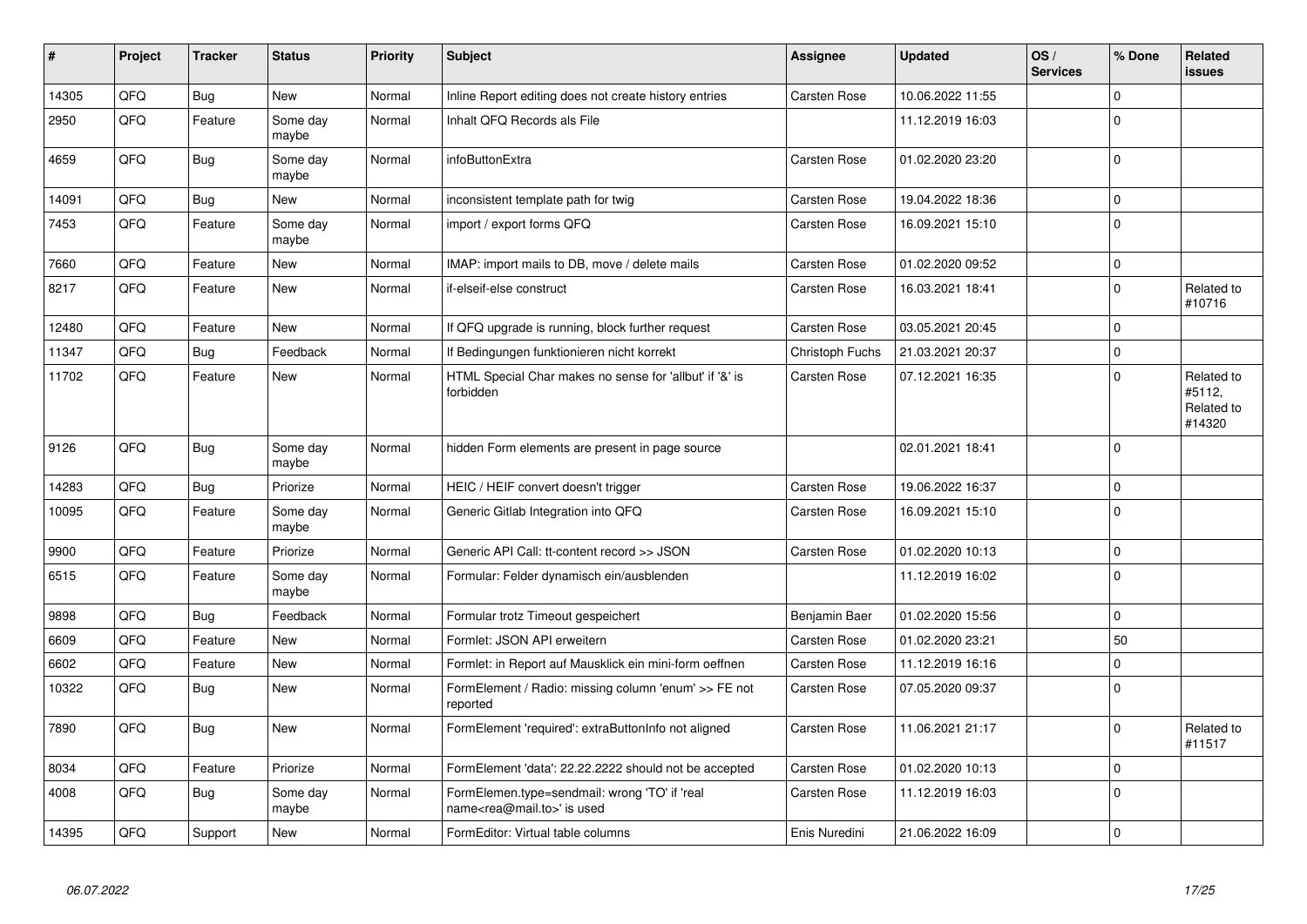| #     | Project | <b>Tracker</b> | <b>Status</b>     | <b>Priority</b> | Subject                                                                                                                                             | <b>Assignee</b> | <b>Updated</b>   | OS/<br><b>Services</b> | % Done       | Related<br>issues                            |
|-------|---------|----------------|-------------------|-----------------|-----------------------------------------------------------------------------------------------------------------------------------------------------|-----------------|------------------|------------------------|--------------|----------------------------------------------|
| 7290  | QFQ     | Feature        | Priorize          | Normal          | FormEditor: title as textarea if LEN(title)>60                                                                                                      | Carsten Rose    | 01.02.2020 10:13 |                        | $\Omega$     | Blocked by<br>#7682                          |
| 14290 | QFQ     | Feature        | Priorize          | Normal          | FormEditor: Show Table Definition                                                                                                                   | Carsten Rose    | 19.06.2022 16:37 |                        | $\mathbf 0$  |                                              |
| 3350  | QFQ     | Feature        | Some day<br>maybe | Normal          | FormEditor: Hilfetext hinter 'checktype'                                                                                                            | Carsten Rose    | 11.12.2019 16:02 |                        | $\Omega$     |                                              |
| 9537  | QFQ     | Feature        | <b>New</b>        | Normal          | FormEditor: Edit fieldset in FrontEnd                                                                                                               | Carsten Rose    | 01.02.2020 23:22 |                        | $\mathbf 0$  |                                              |
| 3877  | QFQ     | Feature        | Some day<br>maybe | Normal          | FormEditor: die Felder die aktuell nicht gebraucht werden<br>nur auf readonly/disabled setzen (nicht ausblenden > das<br>irritiert.                 | Carsten Rose    | 11.12.2019 16:03 |                        | $\mathbf 0$  |                                              |
| 6998  | QFQ     | Feature        | Priorize          | Normal          | Form: with debug=on show column information as tooltip of<br>column label                                                                           | Carsten Rose    | 01.02.2020 10:13 |                        | $\mathbf{0}$ |                                              |
| 7278  | QFQ     | Feature        | Some day<br>maybe | Normal          | Form: Wert vordefinieren der immer gesetzt wird                                                                                                     |                 | 02.05.2021 09:27 |                        | $\mathbf 0$  |                                              |
| 12156 | QFQ     | Feature        | New               | Normal          | Form: Optional disable 'leave page'                                                                                                                 |                 | 03.05.2021 20:45 |                        | $\mathbf 0$  |                                              |
| 4443  | QFQ     | Feature        | Some day<br>maybe | Normal          | Form: multiple secondary tables                                                                                                                     |                 | 01.02.2020 23:20 |                        | $\Omega$     |                                              |
| 6289  | QFQ     | Feature        | <b>New</b>        | Normal          | Form: Log                                                                                                                                           | Carsten Rose    | 01.02.2020 23:21 |                        | $\mathbf 0$  |                                              |
| 3708  | QFQ     | Feature        | Some day<br>maybe | Normal          | Form: input - 'specialchars', 'none'  gewisse tags erlauben,<br>andere verbieten                                                                    | Carsten Rose    | 11.12.2019 16:02 |                        | $\mathbf 0$  | Related to<br>#14320                         |
| 9773  | QFQ     | Bug            | <b>New</b>        | Normal          | form.parameter.formModeGlobal=requiredOff                                                                                                           | Carsten Rose    | 01.02.2020 15:56 |                        | $\mathbf 0$  |                                              |
| 9668  | QFQ     | Feature        | Priorize          | Normal          | Form.mode: rename 'hidden' to 'hide'                                                                                                                | Carsten Rose    | 05.05.2021 22:14 |                        | $\mathbf{0}$ | Related to<br>#6437                          |
| 12581 | QFQ     | Bug            | New               | Normal          | Form.forward=close: Record 'new' in new browser tab ><br>save (& close) >> Form is not reloaded with new created<br>record id and stays in mode=new | Carsten Rose    | 19.03.2022 17:48 |                        | $\mathbf{0}$ |                                              |
| 5983  | QFQ     | Feature        | Some day<br>maybe | Normal          | Form Submit (save & update): normalize date/-time FE                                                                                                | Carsten Rose    | 01.02.2020 23:19 |                        | $\Omega$     |                                              |
| 5557  | QFQ     | Bug            | Some day<br>maybe | Normal          | Form load: STORE_RECORD filled, but should be empty                                                                                                 | Carsten Rose    | 01.02.2020 23:19 |                        | $\mathbf{0}$ |                                              |
| 13572 | QFQ     | Feature        | Feedback          | Normal          | Form Load: misleading error message on trying to load non<br>existent primary record                                                                | Enis Nuredini   | 16.05.2022 23:16 |                        | 100          |                                              |
| 14322 | QFQ     | Bug            | <b>New</b>        | Normal          | Form Load: by default no scroll (save & close should be<br>visible)                                                                                 | Enis Nuredini   | 15.06.2022 14:12 |                        | $\mathbf 0$  | Related to<br>#14321,<br>Related to<br>#6232 |
| 12315 | QFO     | Feature        | Some day<br>maybe | Normal          | Form History (Diffs) / Backups                                                                                                                      | Carsten Rose    | 16.09.2021 15:10 |                        | $\Omega$     |                                              |
| 11322 | QFQ     | Feature        | Some day<br>maybe | Normal          | Form Element JSON - (multiline parameter field)                                                                                                     | Carsten Rose    | 16.09.2021 15:10 |                        | $\mathbf 0$  |                                              |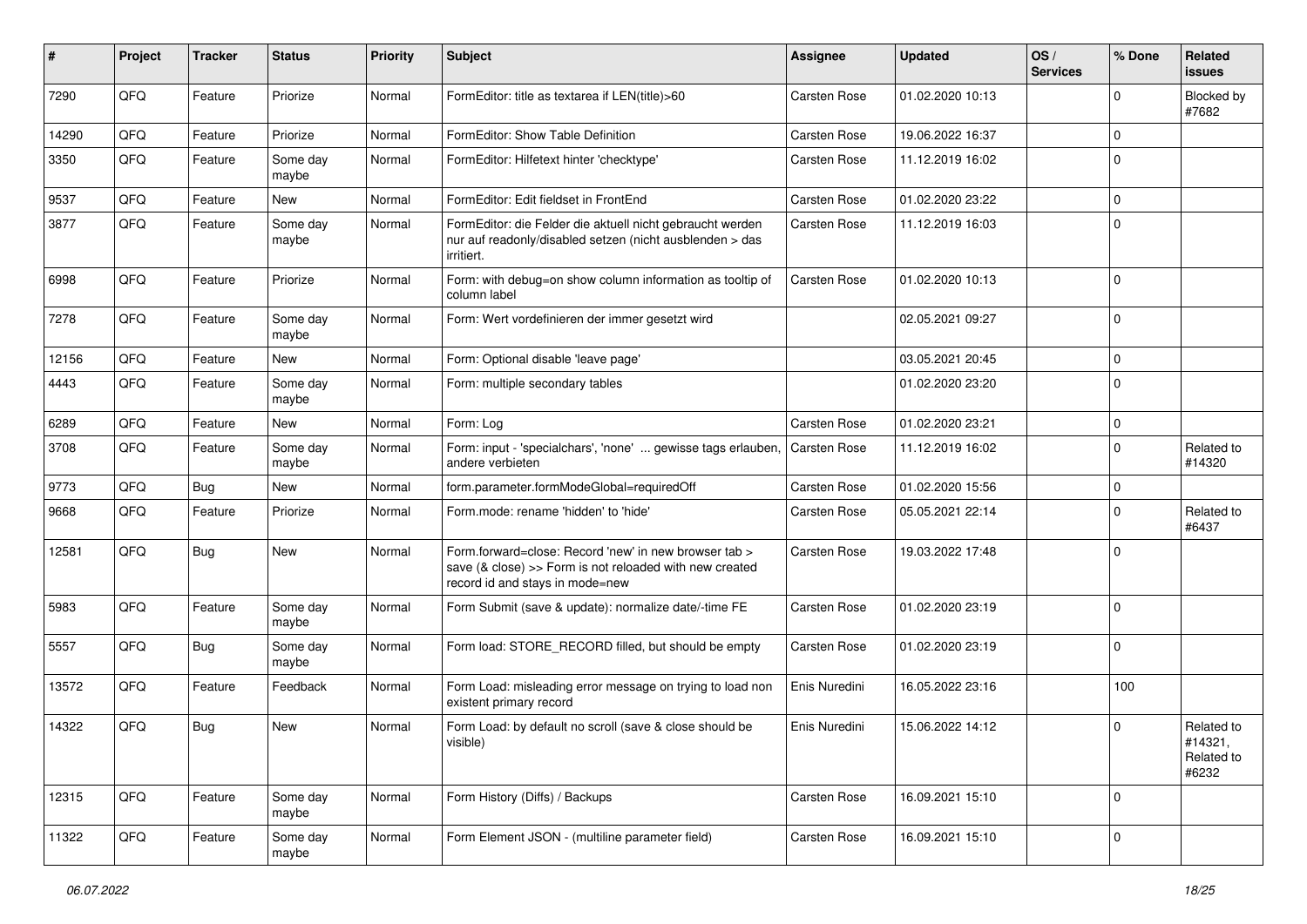| $\vert$ # | Project | <b>Tracker</b> | <b>Status</b>     | <b>Priority</b> | <b>Subject</b>                                                                                                                                           | <b>Assignee</b>     | <b>Updated</b>   | OS/<br><b>Services</b> | % Done         | Related<br><b>issues</b>                                                    |
|-----------|---------|----------------|-------------------|-----------------|----------------------------------------------------------------------------------------------------------------------------------------------------------|---------------------|------------------|------------------------|----------------|-----------------------------------------------------------------------------|
| 4756      | QFQ     | Bug            | <b>New</b>        | Normal          | Form dirty even nothing changes                                                                                                                          | <b>Carsten Rose</b> | 11.12.2019 16:16 |                        | $\Omega$       |                                                                             |
| 9602      | QFQ     | Feature        | <b>New</b>        | Normal          | Form definition as JSON                                                                                                                                  | Carsten Rose        | 01.02.2020 23:21 |                        | $\Omega$       | Related to<br>#9600                                                         |
| 12262     | QFQ     | Feature        | ToDo              | Normal          | Form buttons on top: more customable                                                                                                                     | Enis Nuredini       | 17.06.2022 10:44 |                        | $\Omega$       | Related to<br>#13945, Has<br>duplicate<br>#4046, Has<br>duplicate<br>#10080 |
| 11716     | QFQ     | Feature        | <b>New</b>        | Normal          | Form an beliebiger Stelle im Report anzeigen                                                                                                             |                     | 09.12.2020 09:47 |                        | $\mathbf 0$    |                                                                             |
| 10763     | QFQ     | Feature        | <b>New</b>        | Normal          | form accessed and submitted despite logout?                                                                                                              |                     | 16.06.2020 11:43 |                        | $\mathbf 0$    |                                                                             |
| 8336      | QFQ     | Feature        | <b>New</b>        | Normal          | Form > modified > Close New: a) Optional disable popup, b)<br>custom text, c) mode on save: close stay                                                   | <b>Carsten Rose</b> | 01.02.2020 23:22 |                        | $\Omega$       | Related to<br>#8335                                                         |
| 3878      | QFQ     | Feature        | Some day<br>maybe | Normal          | Form 'FormElement': Spalte 'name' typeAhead mit<br>Spaltennamen der Primarytable.                                                                        |                     | 11.12.2019 16:03 |                        | $\mathbf 0$    |                                                                             |
| 3879      | QFQ     | Feature        | Some day<br>maybe | Normal          | Form 'FormElement': Beim Feld 'name' rechts in der Notiz<br>einen Link einblenden - a) aktuelle Definition anzeigen, b)<br>Spalte in der Tabelle anlegen |                     | 11.12.2019 16:03 |                        | $\Omega$       |                                                                             |
| 3880      | QFQ     | Feature        | Some day<br>maybe | Normal          | Form 'Form': anlegen einer Tabelle                                                                                                                       |                     | 14.01.2021 10:12 |                        | $\Omega$       |                                                                             |
| 5923      | QFQ     | Feature        | Some day<br>maybe | Normal          | fillStoreSystemBySqlLate                                                                                                                                 |                     | 01.02.2020 23:19 |                        | $\mathbf 0$    |                                                                             |
| 6462      | QFQ     | Bug            | <b>New</b>        | Normal          | File Upload: Nutzlose Fehlermeldung wenn Datei zu gross                                                                                                  | Carsten Rose        | 01.02.2020 23:21 |                        | $\mathbf 0$    | Related to<br>#6139                                                         |
| 10003     | QFQ     | Feature        | Priorize          | Normal          | fieldset: stronger visualize group                                                                                                                       | Benjamin Baer       | 12.02.2020 08:13 |                        | $\Omega$       |                                                                             |
| 4413      | QFQ     | Feature        | <b>New</b>        | Normal          | fieldset: show/hidden, modeSql, dynamicUpdate                                                                                                            | Carsten Rose        | 09.02.2022 15:19 |                        | $\mathbf 0$    |                                                                             |
| 4872      | QFQ     | Feature        | Some day<br>maybe | Normal          | Fields of Typo3 page available in STORE_TYPO3                                                                                                            | Carsten Rose        | 01.02.2020 23:19 |                        | $\Omega$       |                                                                             |
| 10937     | QFQ     | Bug            | <b>New</b>        | Normal          | Fehler mit abhängigen Select- Feldern beim Positionieren                                                                                                 | Carsten Rose        | 12.11.2020 23:45 |                        | $\mathbf 0$    |                                                                             |
| 7920      | QFQ     | Feature        | New               | Normal          | FE: Syntax Highlight, Zeinlenumbruch                                                                                                                     | Carsten Rose        | 01.02.2020 10:03 |                        | $\Omega$       |                                                                             |
| 7512      | QFQ     | Bug            | <b>New</b>        | Normal          | FE: inputType=number >> 'pattern' is not respected                                                                                                       | Carsten Rose        | 01.02.2020 23:22 |                        | $\mathbf 0$    |                                                                             |
| 4444      | QFQ     | Feature        | Some day<br>maybe | Normal          | FE.type=upload: detect mime type                                                                                                                         |                     | 11.12.2019 16:02 |                        | $\mathbf 0$    | Related to<br>#4303                                                         |
| 9533      | QFO     | Bug            | New               | Normal          | FE.type=upload: Check in 'beforeSave' if upload is given                                                                                                 | Carsten Rose        | 01.02.2020 23:22 |                        | 0              | Related to<br>#11523                                                        |
| 8037      | QFQ     | <b>Bug</b>     | Priorize          | Normal          | FE.type=upload (advanced mode): {{slaveld:V}} missing<br>during dynamic update                                                                           | Carsten Rose        | 01.02.2020 10:13 |                        | $\overline{0}$ |                                                                             |
| 12162     | QFQ     | Feature        | New               | Normal          | FE.type=sendmail: personalized mailing (several mails) via<br>template                                                                                   | Carsten Rose        | 03.05.2021 20:45 |                        | 0              |                                                                             |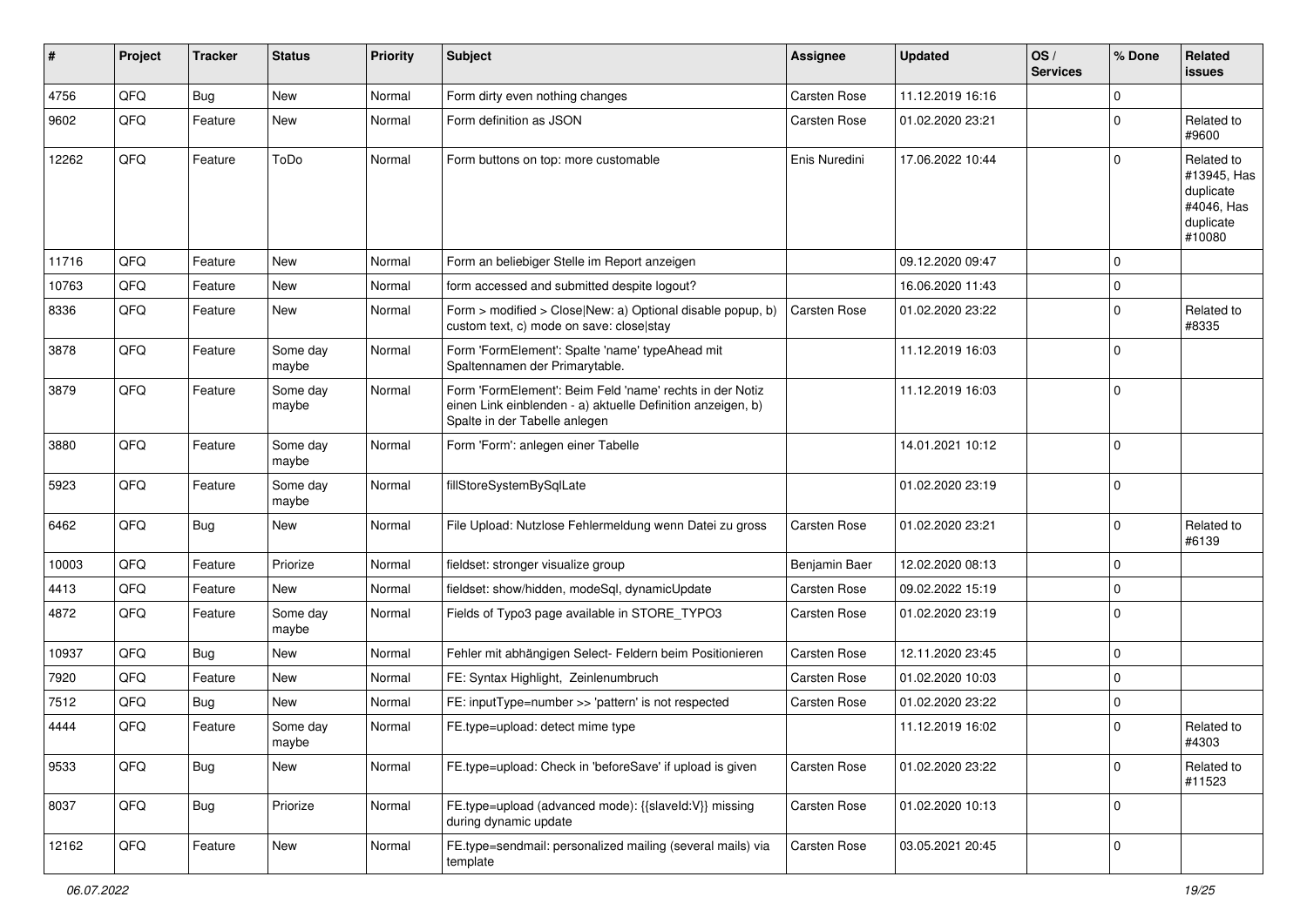| ∦     | Project | <b>Tracker</b> | <b>Status</b>     | <b>Priority</b> | <b>Subject</b>                                                                                                       | Assignee            | <b>Updated</b>   | OS/<br><b>Services</b> | % Done         | <b>Related</b><br><b>issues</b>                                       |
|-------|---------|----------------|-------------------|-----------------|----------------------------------------------------------------------------------------------------------------------|---------------------|------------------|------------------------|----------------|-----------------------------------------------------------------------|
| 10082 | QFQ     | <b>Bug</b>     | <b>New</b>        | Normal          | FE.type=SELECT - 'sanatize' Class                                                                                    | Carsten Rose        | 07.05.2020 09:36 |                        | $\Omega$       | Related to<br>#10081                                                  |
| 5877  | QFQ     | <b>Bug</b>     | Some day<br>maybe | Normal          | FE.type=note:bsColumn strange behaviour                                                                              |                     | 01.02.2020 23:19 |                        | $\Omega$       |                                                                       |
| 9317  | QFQ     | <b>Bug</b>     | <b>New</b>        | Normal          | FE.type=note: with dynamic show/hidden an empty label<br>causes trouble                                              | Carsten Rose        | 01.02.2020 23:22 |                        | $\Omega$       |                                                                       |
| 8049  | QFQ     | Bug            | <b>New</b>        | Normal          | FE.type=note, column 'value': text moves some pixel to top<br>after save                                             | Carsten Rose        | 01.02.2020 23:22 |                        | $\mathbf 0$    |                                                                       |
| 5559  | QFQ     | Bug            | <b>New</b>        | Normal          | FE.type = Upload: 'accept' might contain variables                                                                   | Carsten Rose        | 11.05.2020 21:23 |                        | $\mathbf 0$    |                                                                       |
| 5021  | QFQ     | <b>Bug</b>     | Some day<br>maybe | Normal          | FE.typ=extra - during save displays error 'datum2' already<br>filled in STORE_SIP - the value is stored nevertheless | Carsten Rose        | 01.02.2020 23:19 |                        | $\mathbf 0$    | Related to<br>#3875                                                   |
| 10013 | QFQ     | Feature        | Some day<br>maybe | Normal          | FE.typ=editor: CodeMirror                                                                                            | Carsten Rose        | 08.06.2022 10:37 |                        | $\Omega$       | Related to<br>#12611,<br>Related to<br>#12490,<br>Related to<br>#7732 |
| 8277  | QFQ     | Feature        | Priorize          | Normal          | fe.parameter.default=                                                                                                | Carsten Rose        | 01.02.2020 23:17 |                        | $\Omega$       | Related to<br>#8113                                                   |
| 7656  | QFQ     | Bug            | Priorize          | Normal          | FE with required, 'pattern' and 'extraButtonLock': always<br>complain about missing value                            | <b>Carsten Rose</b> | 01.02.2020 10:13 |                        | $\mathbf 0$    |                                                                       |
| 4536  | QFQ     | Feature        | Some day<br>maybe | Normal          | FE upload: problem with delete if mutliple uploads an<br>FE.name="                                                   |                     | 01.02.2020 23:20 |                        | $\Omega$       |                                                                       |
| 3547  | QFQ     | <b>Bug</b>     | <b>New</b>        | Normal          | FE of type 'note' causes writing of empty fields.                                                                    | Carsten Rose        | 01.02.2020 23:21 |                        | $\Omega$       |                                                                       |
| 12040 | QFQ     | <b>Bug</b>     | <b>New</b>        | Normal          | FE Mode 'hidden' für zwei FEs auf einer Zeile                                                                        | Carsten Rose        | 18.02.2021 10:13 |                        | $\mathbf 0$    |                                                                       |
| 3415  | QFQ     | Feature        | Some day<br>maybe | Normal          | FE Login Box Templatefile                                                                                            | Benjamin Baer       | 11.12.2019 16:02 |                        | $\overline{0}$ |                                                                       |
| 3750  | QFQ     | <b>Bug</b>     | Some day<br>maybe | Normal          | FE in a row: if one violates check, all are red                                                                      | Carsten Rose        | 11.12.2019 16:03 |                        | $\Omega$       |                                                                       |
| 7812  | QFQ     | Feature        | <b>New</b>        | Normal          | FE 'Subrecord' - new option 'subrecordShowFilter',<br>'subrecordPaging'                                              | Carsten Rose        | 01.02.2020 23:22 |                        | $\Omega$       |                                                                       |
| 9352  | QFQ     | Feature        | <b>New</b>        | Normal          | FE 'Native' fire slaveld, sqlAfter, sqllns                                                                           | Carsten Rose        | 01.02.2020 23:22 |                        | $\mathbf 0$    |                                                                       |
| 8584  | QFQ     | Feature        | Priorize          | Normal          | FE 'Action' - never assign to Container (except Template<br>Group)                                                   | Carsten Rose        | 01.02.2020 10:13 |                        | $\mathbf 0$    |                                                                       |
| 9862  | QFQ     | <b>Bug</b>     | Priorize          | Normal          | Failed writing to sql mail qfq.log should throw an exception                                                         | Carsten Rose        | 01.02.2020 10:13 |                        | $\mathbf 0$    |                                                                       |
| 6801  | QFQ     | Feature        | Priorize          | Normal          | Fabric: Maximize / Fulllscreen                                                                                       | Benjamin Baer       | 21.03.2022 09:56 |                        | $\mathbf 0$    |                                                                       |
| 5024  | QFQ     | Feature        | Some day<br>maybe | Normal          | Fabric: Generate PDF with edits                                                                                      | Benjamin Baer       | 01.02.2020 23:20 |                        | $\Omega$       | Related to<br>#10704                                                  |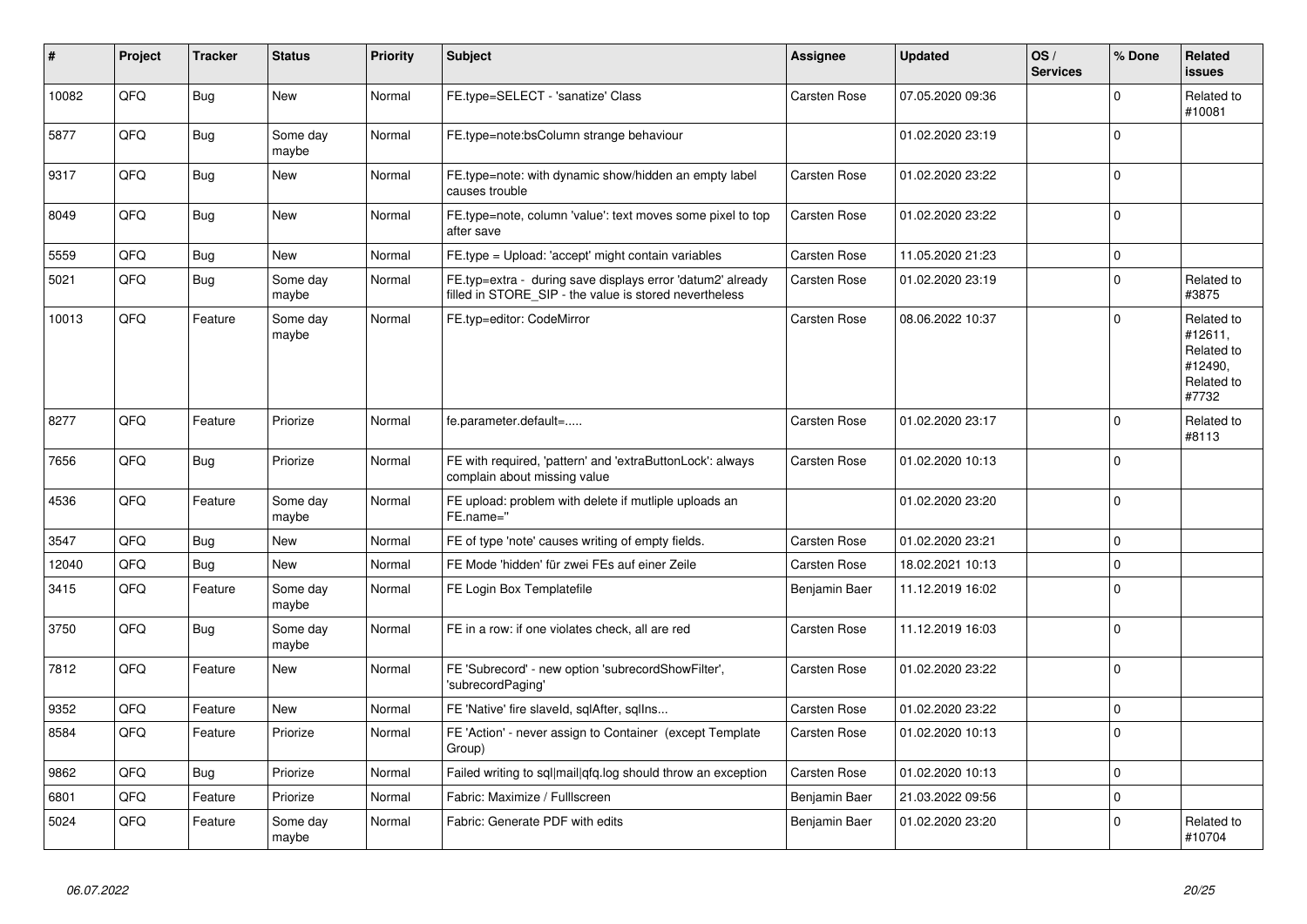| ∦     | Project        | <b>Tracker</b> | <b>Status</b>     | <b>Priority</b> | <b>Subject</b>                                                                                                          | <b>Assignee</b> | <b>Updated</b>   | OS/<br><b>Services</b> | % Done      | Related<br><b>issues</b>                                                                                                       |
|-------|----------------|----------------|-------------------|-----------------|-------------------------------------------------------------------------------------------------------------------------|-----------------|------------------|------------------------|-------------|--------------------------------------------------------------------------------------------------------------------------------|
| 6972  | QFQ            | Feature        | Some day<br>maybe | Normal          | Fabric Clipboard / cross browser tab                                                                                    | Benjamin Baer   | 01.02.2020 23:21 |                        | $\mathbf 0$ |                                                                                                                                |
| 8719  | QFQ            | Feature        | New               | Normal          | extraButtonLock: add support for 0/1                                                                                    | Carsten Rose    | 01.02.2020 23:22 |                        | $\mathbf 0$ |                                                                                                                                |
| 4528  | QFQ            | <b>Bug</b>     | Some day<br>maybe | Normal          | extraButtonLock mit SQLAhead Bug                                                                                        | Carsten Rose    | 01.02.2020 23:19 |                        | 0           |                                                                                                                                |
| 11517 | QFQ            | Bug            | In Progress       | Normal          | extraButtonInfo Broken for multiple FormElements                                                                        | Carsten Rose    | 12.05.2022 13:12 |                        | $\mathbf 0$ | Related to<br>#7890,<br>Related to<br>#3811, Has<br>duplicate<br>#10905, Has<br>duplicate<br>#10553, Has<br>duplicate<br>#6779 |
| 14185 | QFQ            | Feature        | New               | Normal          | External/Autocron.php - better suitable directory                                                                       | Support: System | 28.05.2022 11:03 |                        | $\mathbf 0$ |                                                                                                                                |
| 11217 | QFQ            | Feature        | Some day<br>maybe | Normal          | <b>Extend Script Functionality</b>                                                                                      | Carsten Rose    | 16.09.2021 15:10 |                        | $\mathbf 0$ |                                                                                                                                |
| 3900  | QFQ            | Feature        | Some day<br>maybe | Normal          | Extend documentation of 'Copy / Paste'                                                                                  | Carsten Rose    | 11.12.2019 16:03 |                        | $\mathbf 0$ | Related to<br>#3899                                                                                                            |
| 14464 | QFQ            | Support        | <b>New</b>        | Normal          | Exception: Missing button to edit FormElement with broken<br>sqlValidate / beforeLoad                                   | Carsten Rose    | 04.07.2022 00:13 |                        | $\mathbf 0$ |                                                                                                                                |
| 6594  | QFQ            | Feature        | New               | Normal          | Excel: on download, check if there is a valid sip                                                                       | Carsten Rose    | 01.02.2020 23:21 |                        | 0           |                                                                                                                                |
| 12024 | QFQ            | Feature        | New               | Normal          | Excel Export: text columns by default decode<br>htmlspeciachar()                                                        | Carsten Rose    | 17.02.2021 23:55 |                        | 0           | Related to<br>#12022                                                                                                           |
| 10976 | QFQ            | Feature        | <b>New</b>        | Normal          | Excel Export Verbesserungen                                                                                             | Carsten Rose    | 06.08.2020 10:56 |                        | 0           |                                                                                                                                |
| 10324 | QFQ            | Bug            | New               | Normal          | Excel Export mit Template funktioniert nur, wenn Template<br>vor uid kommt                                              |                 | 30.03.2020 11:20 |                        | 0           | Related to<br>#10257                                                                                                           |
| 10874 | QFQ            | Feature        | <b>New</b>        | Normal          | Erstellen eines Foreign Keys in der Tabelle "FormElement"                                                               |                 | 13.07.2020 10:11 |                        | $\mathbf 0$ |                                                                                                                                |
| 4328  | QFQ            | <b>Bug</b>     | Some day<br>maybe | Normal          | Error Message: Show FE name/number on problems in FE                                                                    | Carsten Rose    | 01.02.2020 23:20 |                        | 0           |                                                                                                                                |
| 4330  | QFQ            | Feature        | Some day<br>maybe | Normal          | Error Message: report missing {{ / }} in sqlUpdate, sqlInsert,<br>sqlDelete, sqlAfter, sqlBefore in FE action elements. | Carsten Rose    | 01.02.2020 23:20 |                        | $\mathbf 0$ |                                                                                                                                |
| 9128  | $\mathsf{QFQ}$ | Feature        | New               | Normal          | Error Message: not replaced variables- a) replace back to<br>$\langle \{ \}$ , b) underline                             | Carsten Rose    | 01.02.2020 23:22 |                        | $\mathsf 0$ | Related to<br>#9129                                                                                                            |
| 9127  | QFQ            | Bug            | New               | Normal          | Error Message: change 'roll over' color - text not readable                                                             | Carsten Rose    | 01.02.2020 23:22 |                        | $\mathbf 0$ |                                                                                                                                |
| 6912  | QFQ            | <b>Bug</b>     | New               | Normal          | error Message Var 'deadline' already set in SIP - in Form<br>with FE.value={{deadline:R:::{{deadlinePeriod:Y}}}}        | Carsten Rose    | 01.02.2020 23:21 |                        | 0           |                                                                                                                                |
| 5132  | QFQ            | Feature        | Some day<br>maybe | Normal          | Error Message sendmail missing attachment: more details                                                                 | Carsten Rose    | 01.02.2020 23:19 |                        | 0           |                                                                                                                                |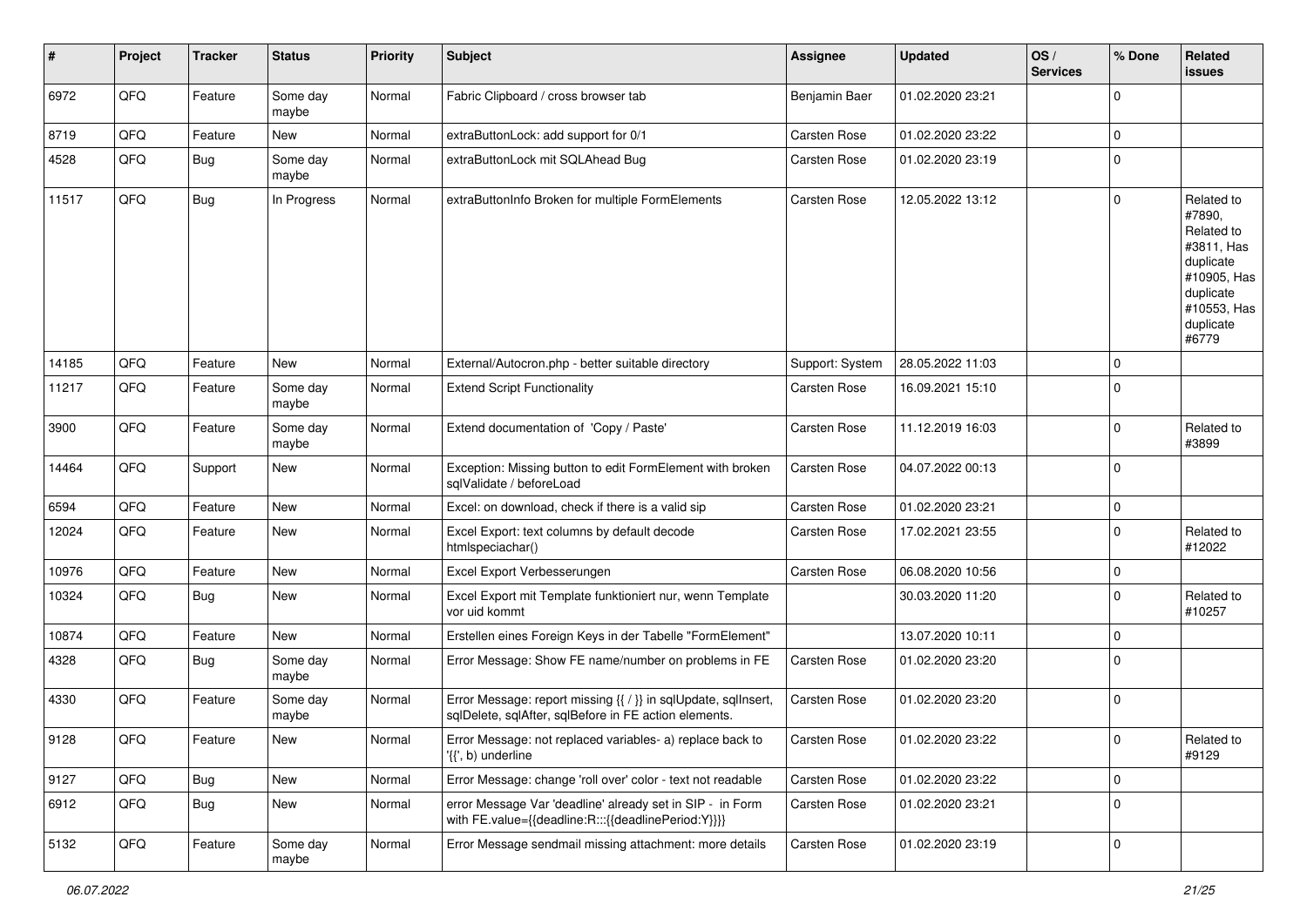| #     | Project | <b>Tracker</b> | <b>Status</b>     | <b>Priority</b> | Subject                                                                                             | <b>Assignee</b>     | <b>Updated</b>   | OS/<br><b>Services</b> | % Done       | Related<br>issues         |
|-------|---------|----------------|-------------------|-----------------|-----------------------------------------------------------------------------------------------------|---------------------|------------------|------------------------|--------------|---------------------------|
| 7547  | QFQ     | Bug            | <b>New</b>        | Normal          | Error Message in afterSave: wrong parameter column<br>reported                                      | Carsten Rose        | 01.02.2020 23:22 |                        | <sup>0</sup> |                           |
| 6677  | QFQ     | <b>Bug</b>     | New               | Normal          | Error message FE Action Element: no/wrong FE reference<br>who cause the problem.                    | Carsten Rose        | 01.02.2020 23:21 |                        | $\mathbf 0$  |                           |
| 9013  | QFQ     | Bug            | <b>New</b>        | Normal          | Error in Twig template not handled                                                                  | Carsten Rose        | 20.10.2021 13:43 |                        | 0            |                           |
| 6250  | QFQ     | Feature        | In Progress       | Normal          | Enhance layout: a) Subrecord, b) Subrecord-Title                                                    | Carsten Rose        | 01.02.2020 23:22 |                        | $\Omega$     | Related to<br>#5391       |
| 8585  | QFQ     | Feature        | Priorize          | Normal          | Enhance Error message for 'unknown form'                                                            | Carsten Rose        | 01.02.2020 10:13 |                        | 0            |                           |
| 5579  | QFQ     | Feature        | Some day<br>maybe | Normal          | Enhance Doc / Presentation: variable type 'link column type'                                        | Carsten Rose        | 01.02.2020 23:19 |                        | $\Omega$     |                           |
| 3864  | QFQ     | Feature        | New               | Normal          | Encrypt / decrypt field                                                                             | Enis Nuredini       | 30.06.2022 16:29 |                        | $\mathbf 0$  |                           |
| 10759 | QFQ     | Bug            | <b>New</b>        | Normal          | emptyMeansNull - Feld falsch aktualisiert                                                           |                     | 12.11.2020 23:45 |                        | $\mathbf 0$  |                           |
| 12989 | QFQ     | Bug            | <b>New</b>        | Normal          | empty string does not trigger dynamic update                                                        | Enis Nuredini       | 28.05.2022 11:09 |                        | 0            |                           |
| 9783  | QFQ     | <b>Bug</b>     | New               | Normal          | Email with special characters                                                                       | Carsten Rose        | 01.02.2020 23:22 |                        | $\Omega$     |                           |
| 5893  | QFQ     | Feature        | Some day<br>maybe | Normal          | Edit on double-click                                                                                |                     | 01.02.2020 23:19 |                        | $\Omega$     | Related to<br>#5894       |
| 11460 | QFQ     | Feature        | New               | Normal          | Easier creation of changelog: gitchangelog                                                          | Carsten Rose        | 12.06.2021 10:20 |                        | 0            | Related to<br>#13467      |
| 7109  | QFQ     | Feature        | New               | Normal          | Dynamic Updates: row/element hide                                                                   | <b>Carsten Rose</b> | 01.02.2020 23:22 |                        | 0            | Has<br>duplicate<br>#4081 |
| 6083  | QFQ     | Feature        | Some day<br>maybe | Normal          | Dynamic Update: Value Check via SQL                                                                 |                     | 11.12.2019 16:02 |                        | $\Omega$     |                           |
| 7002  | QFQ     | Bug            | New               | Normal          | Dynamic Update: row does not disappear / appear                                                     | Carsten Rose        | 01.02.2020 23:22 |                        | $\Omega$     |                           |
| 3682  | QFQ     | <b>Bug</b>     | Some day<br>maybe | Normal          | Dynamic update: Radio buttons                                                                       | Carsten Rose        | 11.12.2019 16:02 |                        | $\mathbf 0$  |                           |
| 4082  | QFQ     | Feature        | New               | Normal          | Dynamic Update: modeSql - useful default                                                            | Carsten Rose        | 01.02.2020 23:22 |                        | 0            |                           |
| 8106  | QFQ     | <b>Bug</b>     | Some day<br>maybe | Normal          | Dynamic Update: Feld kann nicht auf empty zurückgesetzt<br>werden                                   | Carsten Rose        | 11.12.2019 16:01 |                        | 0            |                           |
| 6224  | QFQ     | Feature        | Priorize          | Normal          | Dynamic update: fade in/out fields                                                                  | Benjamin Baer       | 21.03.2022 09:50 |                        | $\mathbf 0$  |                           |
| 3811  | QFQ     | Bug            | Some day<br>maybe | Normal          | Dynamic Update: extraButtonInfo - Text aktualisieren                                                | Carsten Rose        | 11.12.2019 16:03 |                        | $\Omega$     | Related to<br>#11517      |
| 11504 | QFQ     | Feature        | New               | Normal          | Dynamic Update: Button text update for 'Save',' Close' &<br>'Delete'                                | Carsten Rose        | 12.11.2020 23:44 |                        | $\mathbf 0$  |                           |
| 3216  | QFQ     | Feature        | Some day<br>maybe | Normal          | dynamic update für checkbox label2                                                                  | Carsten Rose        | 11.12.2019 16:03 |                        | 0            | Related to<br>#2081       |
| 2665  | QFQ     | Bug            | Priorize          | Normal          | Dynamic Update funktioniert nicht, wenn beim<br>entsprechenden FormElement eine size angegeben ist. | Benjamin Baer       | 03.01.2022 08:12 |                        | 30           |                           |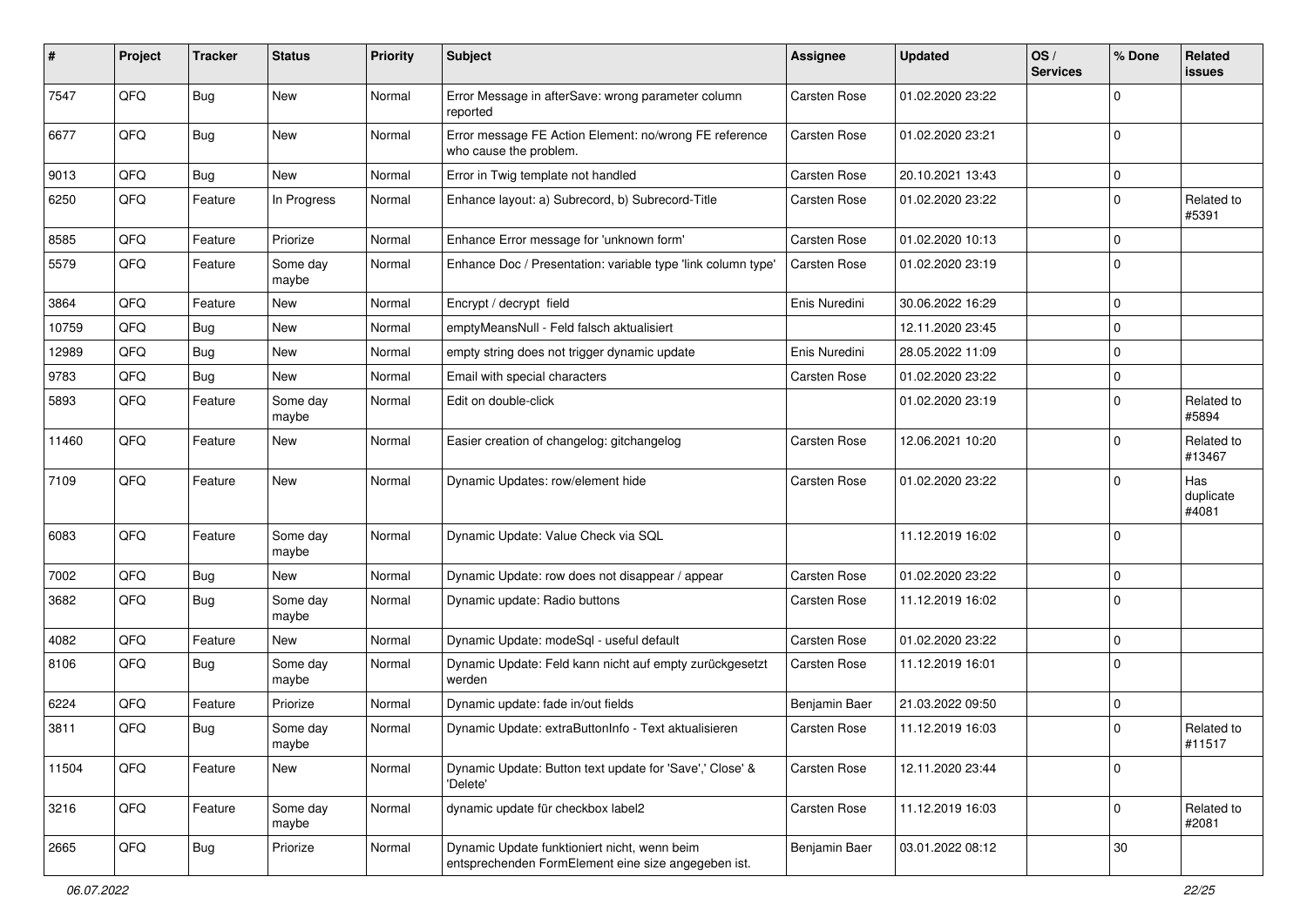| #     | Project | <b>Tracker</b> | <b>Status</b>     | <b>Priority</b> | <b>Subject</b>                                                                                                     | Assignee          | <b>Updated</b>   | OS/<br><b>Services</b> | % Done       | Related<br><b>issues</b> |
|-------|---------|----------------|-------------------|-----------------|--------------------------------------------------------------------------------------------------------------------|-------------------|------------------|------------------------|--------------|--------------------------|
| 4583  | QFQ     | Bug            | Some day<br>maybe | Normal          | Dynamic Update bei TypeAhead Feldern                                                                               | Carsten Rose      | 01.02.2020 23:19 |                        | <sup>0</sup> |                          |
| 4869  | QFQ     | Feature        | Some day<br>maybe | Normal          | Dynamic Update (show, hide, readonly?, required?) for<br><b>Template Group Elements</b>                            | Carsten Rose      | 01.02.2020 23:19 |                        | <sup>0</sup> | Related to<br>#4865      |
| 9975  | QFQ     | Bug            | Priorize          | Normal          | Dropdown Menu: 'r:3' broken                                                                                        | Carsten Rose      | 01.02.2020 10:13 |                        | 0            |                          |
| 2995  | QFQ     | Feature        | Some day<br>maybe | Normal          | Dropdown JQuery Plugin: 'chosen' - Moeglichkeit um Select<br>Listen mehr Funktion zu geben. Kein Bootstrap noetig. | Carsten Rose      | 11.12.2019 16:03 |                        | $\Omega$     |                          |
| 10119 | QFQ     | Feature        | New               | Normal          | Dropdown (selectlist) & TypeAhead: format and catagorize<br>list                                                   | Carsten Rose      | 07.05.2020 09:36 |                        | $\Omega$     |                          |
| 12603 | QFQ     | Feature        | <b>New</b>        | Normal          | Dropdown (Select), Radio, checkbox:<br>itemListAlways={{!SELECT key, value}}                                       | Carsten Rose      | 19.03.2022 17:47 |                        | $\Omega$     |                          |
| 5562  | QFQ     | Feature        | Priorize          | Normal          | Drag'n'Drop fuer Uploads                                                                                           | Benjamin Baer     | 21.03.2022 09:52 |                        | 0            | Related to<br>#9706      |
| 7217  | QFQ     | Feature        | Priorize          | Normal          | Download: notice User if `_sip=?` is missing                                                                       | Carsten Rose      | 01.02.2020 10:13 |                        | $\Omega$     |                          |
| 7100  | QFQ     | Feature        | Some day<br>maybe | Normal          | Download: log access, max downloads, time limit                                                                    |                   | 01.02.2020 23:19 |                        | $\Omega$     |                          |
| 6292  | QFQ     | Feature        | New               | Normal          | Download: File speichern mit Hash aber original Filename in<br>der Datenbank vermerken fuer Downloads              | Carsten Rose      | 01.02.2020 23:21 |                        | $\Omega$     |                          |
| 10996 | QFQ     | Feature        | <b>New</b>        | Normal          | Download video via sip: no seek                                                                                    | Carsten Rose      | 12.08.2020 14:18 |                        | $\Omega$     |                          |
| 4293  | QFQ     | Bug            | Some day<br>maybe | Normal          | Download broken if token 'd:' is missing - but no error<br>message                                                 | Carsten Rose      | 11.12.2019 16:03 |                        | 0            | Related to<br>#7514      |
| 12109 | QFQ     | Feature        | New               | Normal          | Donwload Link: Plain, SIP, Persistent Link, Peristent SIP -<br>new notation                                        | Carsten Rose      | 03.05.2021 20:45 |                        | 0            | Related to<br>#12085     |
| 3905  | QFQ     | Feature        | Some day<br>maybe | Normal          | Documentation: Best Practice anhand eines Online<br>Bewerbungstools                                                | Carsten Rose      | 11.12.2019 16:03 |                        | 0            |                          |
| 8316  | QFQ     | Bug            | Feedback          | Normal          | Documentation/Behaviour for Nested Queries and<br>Record-Store confusing                                           | Nicola Chiapolini | 20.11.2019 09:14 |                        | $\Omega$     |                          |
| 8894  | QFQ     | Feature        | Some day<br>maybe | Normal          | Documentation Tags Usable in QFQ Application                                                                       | Carsten Rose      | 11.12.2019 16:01 |                        | $\Omega$     |                          |
| 14377 | QFQ     | Bug            | New               | Normal          | Documentation > General Tips: white page after migration                                                           | Enis Nuredini     | 19.06.2022 16:37 |                        | $\Omega$     |                          |
| 13460 | QFQ     | Bug            | New               | Normal          | Doc: Password set/reset  password should not processed<br>with 'html encode'                                       | Carsten Rose      | 19.03.2022 17:46 |                        | 0            |                          |
| 8892  | QFQ     | Feature        | Some day<br>maybe | Normal          | Display and Edit SQL Comments in Form Editor                                                                       | Carsten Rose      | 11.12.2019 16:01 |                        | 0            |                          |
| 3458  | QFQ     | Feature        | Some day<br>maybe | Normal          | Display 'Edit Form Element'-Checkbox on form: should<br>depend on FE Group                                         | Carsten Rose      | 11.12.2019 16:02 |                        | 0            | Related to<br>#3447      |
| 12503 | QFQ     | Feature        | Priorize          | Normal          | Detect dangerous UPDATE statement with missing WHERE                                                               | Carsten Rose      | 05.05.2021 22:09 |                        | $\mathbf 0$  |                          |
| 7481  | QFG     | Feature        | New               | Normal          | Detect 'BaseUrl' automatically                                                                                     | Carsten Rose      | 01.02.2020 23:21 |                        | 0            |                          |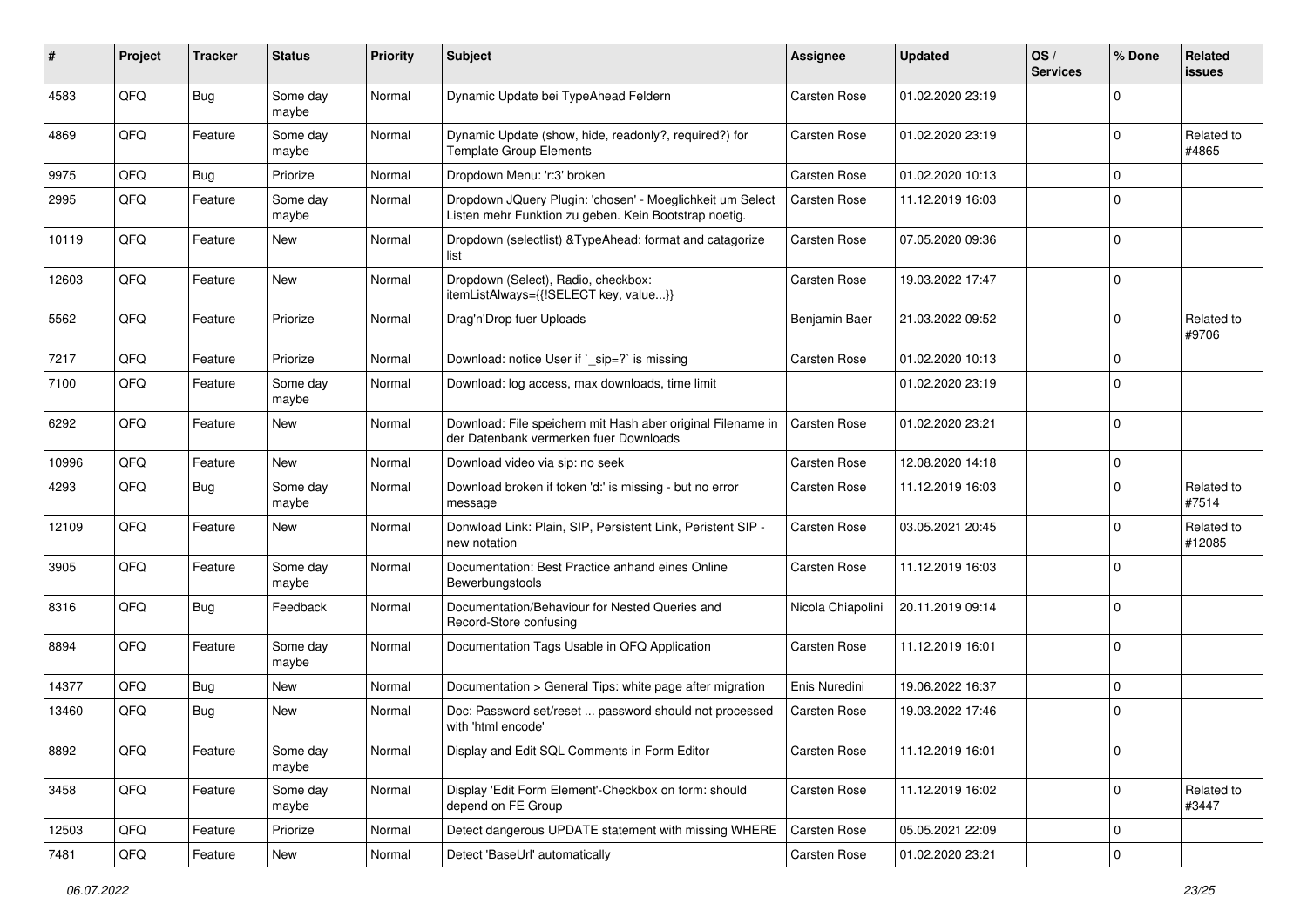| #     | <b>Project</b> | <b>Tracker</b> | <b>Status</b>              | <b>Priority</b> | <b>Subject</b>                                                                                                                                                | Assignee            | <b>Updated</b>   | OS/<br><b>Services</b> | % Done       | Related<br><b>issues</b> |
|-------|----------------|----------------|----------------------------|-----------------|---------------------------------------------------------------------------------------------------------------------------------------------------------------|---------------------|------------------|------------------------|--------------|--------------------------|
| 7630  | QFQ            | Feature        | Priorize                   | Normal          | detailed error message for simple upload                                                                                                                      | Carsten Rose        | 01.02.2020 10:13 |                        | $\Omega$     |                          |
| 5850  | QFQ            | Feature        | Some dav<br>maybe          | Normal          | Deployment: In QFQ Doc best practice fuer zeitgemaesses<br>Deployment beschreiben                                                                             |                     | 01.02.2020 23:20 |                        | $\Omega$     |                          |
| 13566 | QFQ            | Feature        | Ready to sync<br>(develop) | Normal          | Delete config-example.gfg.php file                                                                                                                            | Carsten Rose        | 23.12.2021 09:25 |                        | $\Omega$     |                          |
| 9348  | QFQ            | Feature        | <b>New</b>                 | Normal          | defaultThumbnailSize: pre render thumbnails                                                                                                                   | Carsten Rose        | 12.06.2021 09:05 |                        | $\Omega$     |                          |
| 3331  | QFQ            | Feature        | Some day<br>maybe          | Normal          | Default Tooltip fuer _page? Links: mit Form und Record ID                                                                                                     | Carsten Rose        | 11.12.2019 16:02 |                        | $\Omega$     |                          |
| 3130  | QFQ            | <b>Bug</b>     | Some day<br>maybe          | Normal          | Debug Info's nicht korrekt nach 'New > Save'.                                                                                                                 | Carsten Rose        | 11.12.2019 16:03 |                        | $\Omega$     | Related to<br>#3253      |
| 4627  | QFQ            | Feature        | Some day<br>maybe          | Normal          | dbupdate: all tables - check 'create', 'modified' if it is possible<br>to change to default 'CURRENT_TIMESTAMP' and modified<br>'ON UPDATE CURRENT TIMESTAMP' |                     | 01.02.2020 23:20 |                        | $\Omega$     |                          |
| 6992  | QFQ            | Feature        | Some day<br>maybe          | Normal          | DB exception: Syntax Highlight                                                                                                                                |                     | 11.12.2019 16:01 |                        | $\Omega$     | Related to<br>#5450      |
| 13767 | QFQ            | Bug            | Feedback                   | Normal          | date/time-picker: required shows up/down button orange                                                                                                        | Enis Nuredini       | 16.05.2022 23:16 |                        | $\mathbf 0$  |                          |
| 12337 | QFQ            | Feature        | Some day<br>maybe          | Normal          | Database.php: better caching                                                                                                                                  | Carsten Rose        | 16.09.2021 15:10 |                        | $\Omega$     |                          |
| 4719  | QFQ            | Feature        | Some day<br>maybe          | Normal          | Custom Message in Client in case of 'Browser tab close,<br>modification will be lost'                                                                         |                     | 01.02.2020 23:20 |                        | $\Omega$     |                          |
| 9136  | QFQ            | Feature        | New                        | Normal          | Create ZIP files with dynamic PDFs                                                                                                                            | Carsten Rose        | 01.02.2020 23:22 |                        | $\Omega$     |                          |
| 13841 | QFQ            | Feature        | <b>New</b>                 | Normal          | Create PDF via iText - evaluate                                                                                                                               | Carsten Rose        | 19.03.2022 17:42 |                        | $\Omega$     |                          |
| 13843 | QFQ            | Feature        | <b>New</b>                 | Normal          | Create JWT via QFQ                                                                                                                                            | Carsten Rose        | 19.03.2022 17:42 |                        | $\Omega$     |                          |
| 10738 | QFQ            | Feature        | Some day<br>maybe          | Normal          | CORS headers for external API requests                                                                                                                        |                     | 10.06.2020 14:00 |                        | $\mathbf{0}$ |                          |
| 8089  | QFQ            | Feature        | <b>New</b>                 | Normal          | Copy/Paste for FormElements                                                                                                                                   | Carsten Rose        | 01.02.2020 23:22 |                        | $\Omega$     |                          |
| 12330 | QFQ            | Feature        | New                        | Normal          | Copy to input field / text area / TinyMCE                                                                                                                     | <b>Carsten Rose</b> | 07.04.2021 09:01 |                        | $\Omega$     |                          |
| 12327 | QFQ            | <b>Bug</b>     | <b>New</b>                 | Normal          | Copy to clipboard: Glyphicon can not be changed                                                                                                               | Carsten Rose        | 27.12.2021 17:59 |                        | $\Omega$     |                          |
| 4650  | QFQ            | Feature        | Some day<br>maybe          | Normal          | Convert html to doc/rtf                                                                                                                                       | Carsten Rose        | 01.02.2020 23:20 |                        | $\Omega$     | Related to<br>#10704     |
| 12714 | QFQ            | <b>Bug</b>     | New                        | Normal          | Conversion of GIF to PDF broken when GIF contains Alpha.                                                                                                      | Carsten Rose        | 19.03.2022 17:49 |                        | $\Omega$     |                          |
| 3349  | QFQ            | Bug            | Some day<br>maybe          | Normal          | config.qfq.ini: a) vertraegt keine '=' im Value (z.B. Passwort),<br>b) Values sollten in ticks einschliessbar sein (spaces, )                                 | Carsten Rose        | 11.12.2019 16:02 |                        | $\mathbf{0}$ |                          |
| 7102  | QFQ            | Feature        | New                        | Normal          | Comment sign in report: '#' and '--'                                                                                                                          | Carsten Rose        | 01.02.2020 23:21 |                        | $\Omega$     |                          |
| 6715  | QFQ            | Feature        | Some day<br>maybe          | Normal          | Code-Refactoring: dbArray vereinheitlichen                                                                                                                    | Carsten Rose        | 11.12.2019 16:02 |                        | $\Omega$     |                          |